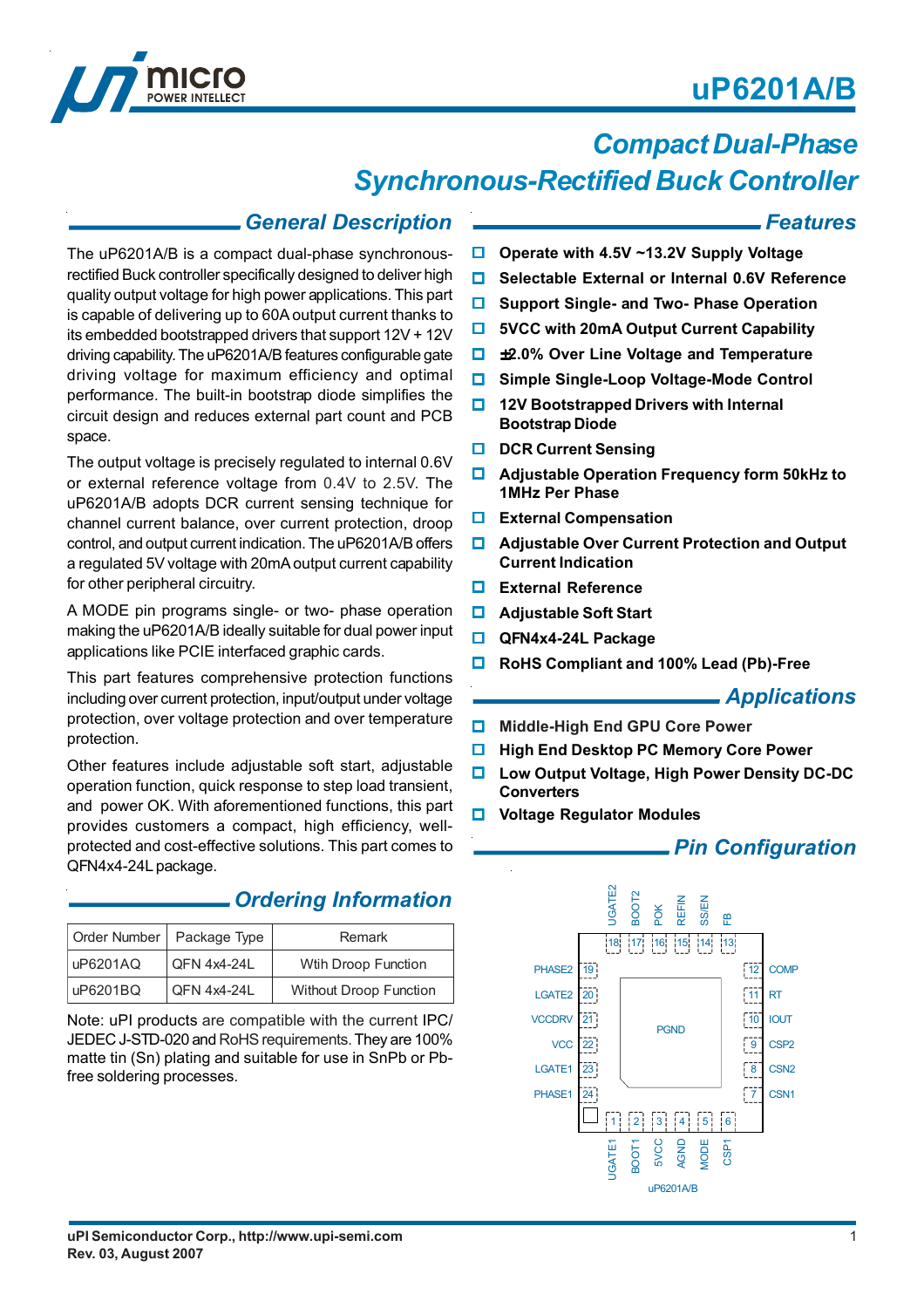



### *Typical Application Circuit*



A. 9V Drive Using External Regulator



B. 12V Drive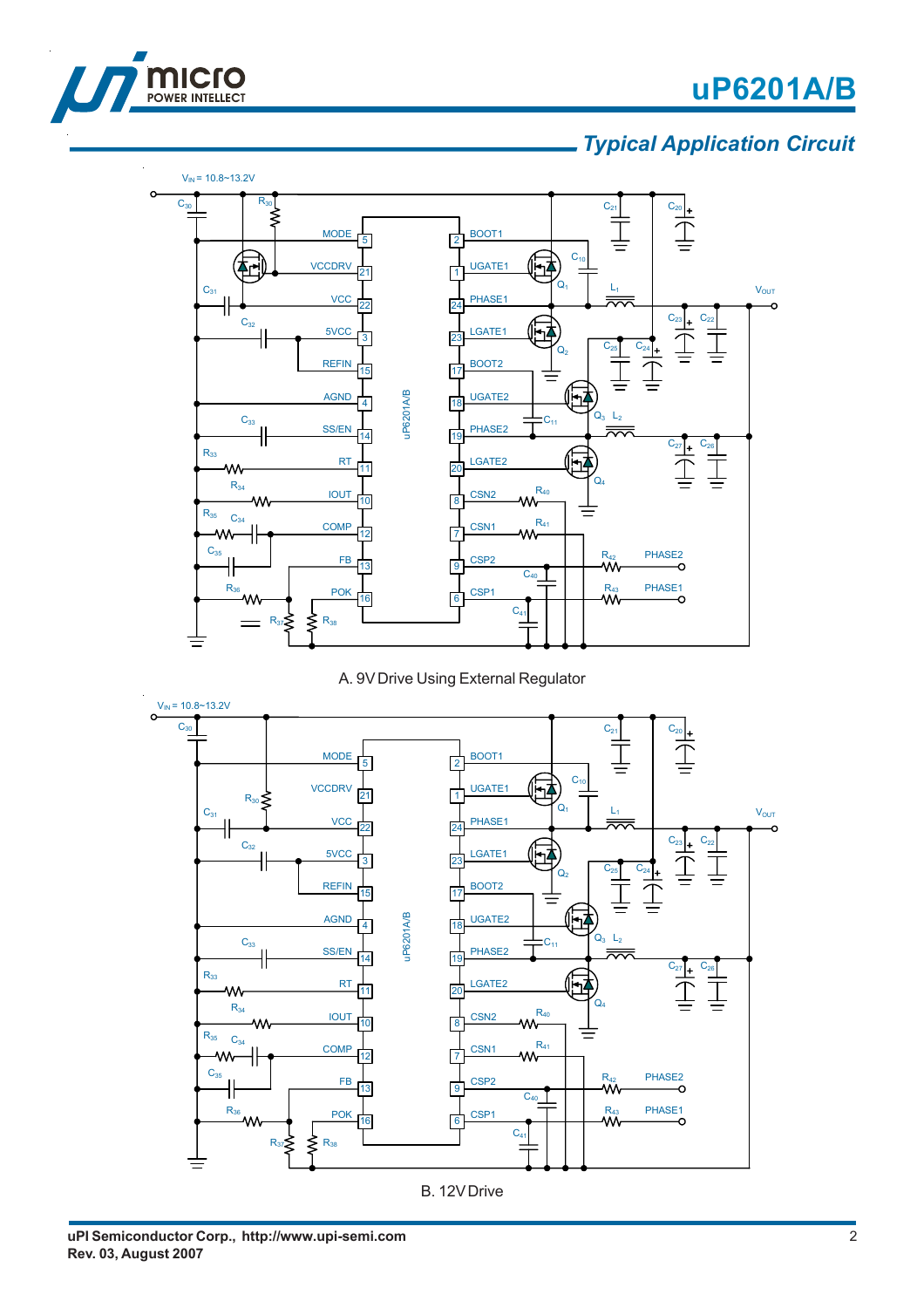



## *Typical Application Circuit*



C. 5V Drive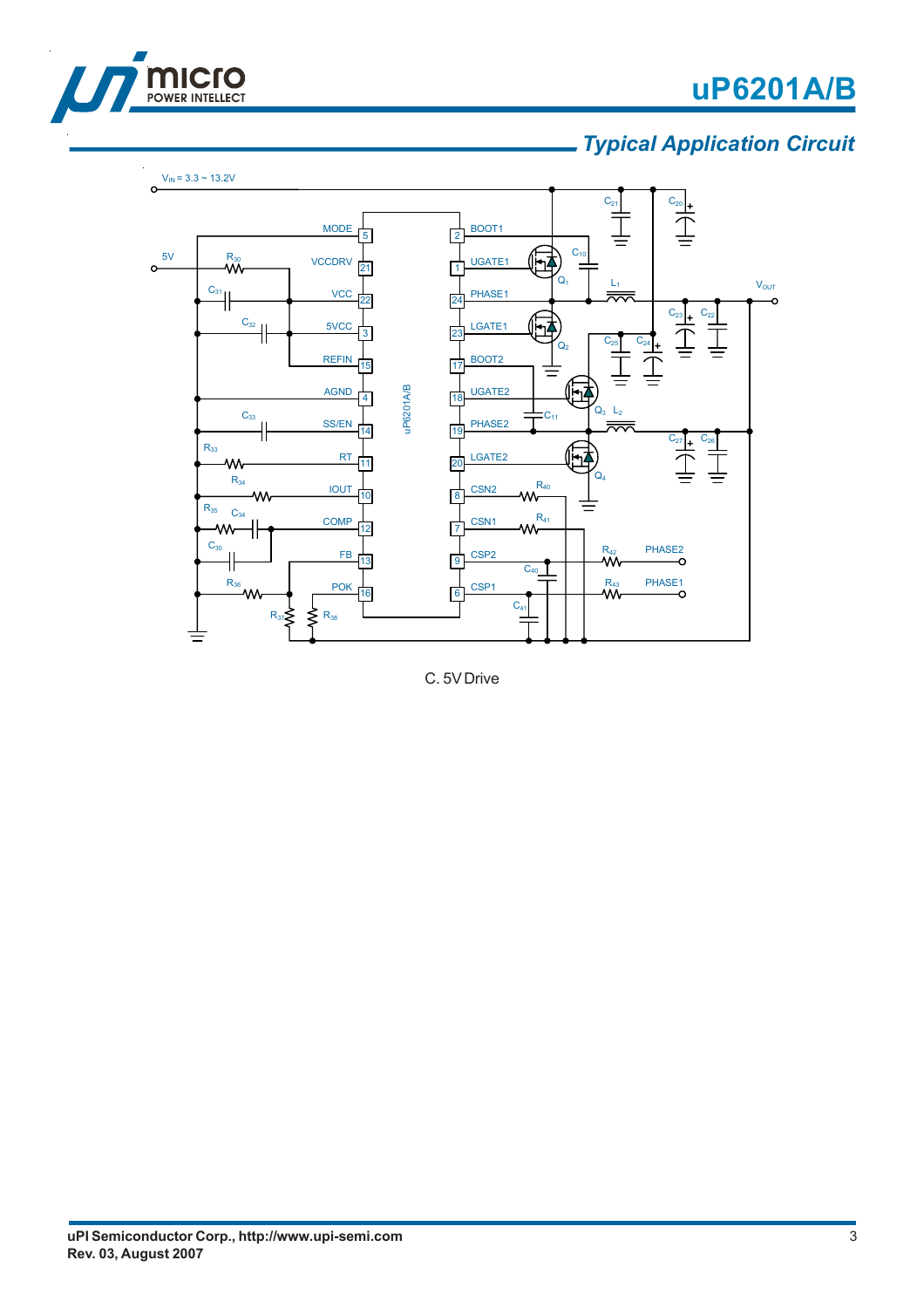



## *Functional Pin Description*

| No. | <b>Pin Name</b>  | <b>Pin Function</b>                                                                                                                                                                                                                                                                                                                                                                         |
|-----|------------------|---------------------------------------------------------------------------------------------------------------------------------------------------------------------------------------------------------------------------------------------------------------------------------------------------------------------------------------------------------------------------------------------|
| 1   | UGATE1           | Upper Gate Driver Output for Channel 1. Connect this pin to the gate of upper MOSFET.<br>This pin is monitored by the adaptive shoot-through protection circuitry to determine when the<br>upper MOSFET has turned off.                                                                                                                                                                     |
| 2   | BOOT1            | Bootstrap Supply for the floating upper gate driver of channel 1. Connect the bootstrap<br>capacitor $C_{\text{ROT}}$ between BOOT1 pin and the PHASE1 pin to form a bootstrap circuit. The<br>bootstrap capacitor provides the charge to turn on the upper MOSFET. Typical values for $C_{\text{ROT}}$<br>range from 0.1uF to 0.47uF. Ensure that $C_{\text{BOOF}}$ is placed near the IC. |
| 3   | 5VCC             | Internal Regulator Output. This is the output pin of linear regulator for internal bias and external<br>usage. The output current capability is 20mA.                                                                                                                                                                                                                                       |
| 4   | <b>AGND</b>      | Signal Ground for the IC. All voltages levels are measured with respect to this pin. Tie this<br>pin to the ground island/plane through the lowest impedance connection available.                                                                                                                                                                                                          |
| 5   | <b>MODE</b>      | Operation Phase Selection. Pulling this pin lower than 0.4V sets two-phase operation.<br>Pulling this pin higher than 1.4V sets single-phase operation and disables phase2. Once<br>operated in single-phase mode, the operation mode is latched. It is required to toggle SS/EN<br>or 5VCC pin to reset the IC.                                                                            |
| 6   | CSP1             | Positive Input of Current Sensing GM1. This pin companied with CSN1 senses the inductor<br>current of channel 1 through an RC network.                                                                                                                                                                                                                                                      |
| 7   | CSN <sub>1</sub> | Negative Input of Current Sensing GM1. This pin companied with CSP1 senses the inductor<br>current of channel 1 through an RC network.                                                                                                                                                                                                                                                      |
| 8   | CSN <sub>2</sub> | Negative Input of Current Sensing GM2. This pin companied with CSP2 senses the inductor<br>current of channel 2 through an RC network.                                                                                                                                                                                                                                                      |
| 9   | CSP <sub>2</sub> | Positive Input of Current Sensing GM2. This pin companied with CSN2 senses the inductor<br>current of channel 2 through an RC network.                                                                                                                                                                                                                                                      |
| 10  | <b>IOUT</b>      | Output Current Indication. This pin indicates the output current level. Connect this pin with<br>resistor to ground to set the coefficient of the output current indication. The resistor also decide<br>the output impedance of droop control (uP6201A Only)                                                                                                                               |
| 11  | <b>RT</b>        | Operation Frequency Setting. Connecting a resistor between this pin and AGND to set the<br>operation frequency.                                                                                                                                                                                                                                                                             |
| 12  | <b>COMP</b>      | Error Amplifier Output. This is the output of the error amplifier (EA) and the non-inverting input<br>of the PWM comparators. Use this pin in combination with the FB pin to compensate the voltage-<br>control feedback loop of the converter.                                                                                                                                             |
| 13  | FB               | Feedback Voltage. This pin is the inverting input to the error amplifier. A resistor divider from<br>the output to AGND is used to set the regulation voltage. Use this pin in combination with the<br>COMP pin to compensate the voltage control feedback loop of the converter.                                                                                                           |
| 14  | SS/EN            | Soft Start Output. Connect a capacitor from this pin to AGND to set the soft start interval.<br>Pulling low this pin down to 0.5V shuts down the uP6201A/B.                                                                                                                                                                                                                                 |
| 15  | <b>REFIN</b>     | <b>External Reference Input.</b> This is input pin of external reference voltage. If external reference<br>voltage is not available, connect this pin to 5VCC for internal 0.6V reference.                                                                                                                                                                                                  |
| 16  | <b>POK</b>       | <b>Power OK Indication.</b> POK is an open drain output used to indicate the status of the voltages<br>on SS pin and FB pin. POK will go high impedance if $V_{FB}$ > 075% of reference voltage after soft<br>start ends.                                                                                                                                                                   |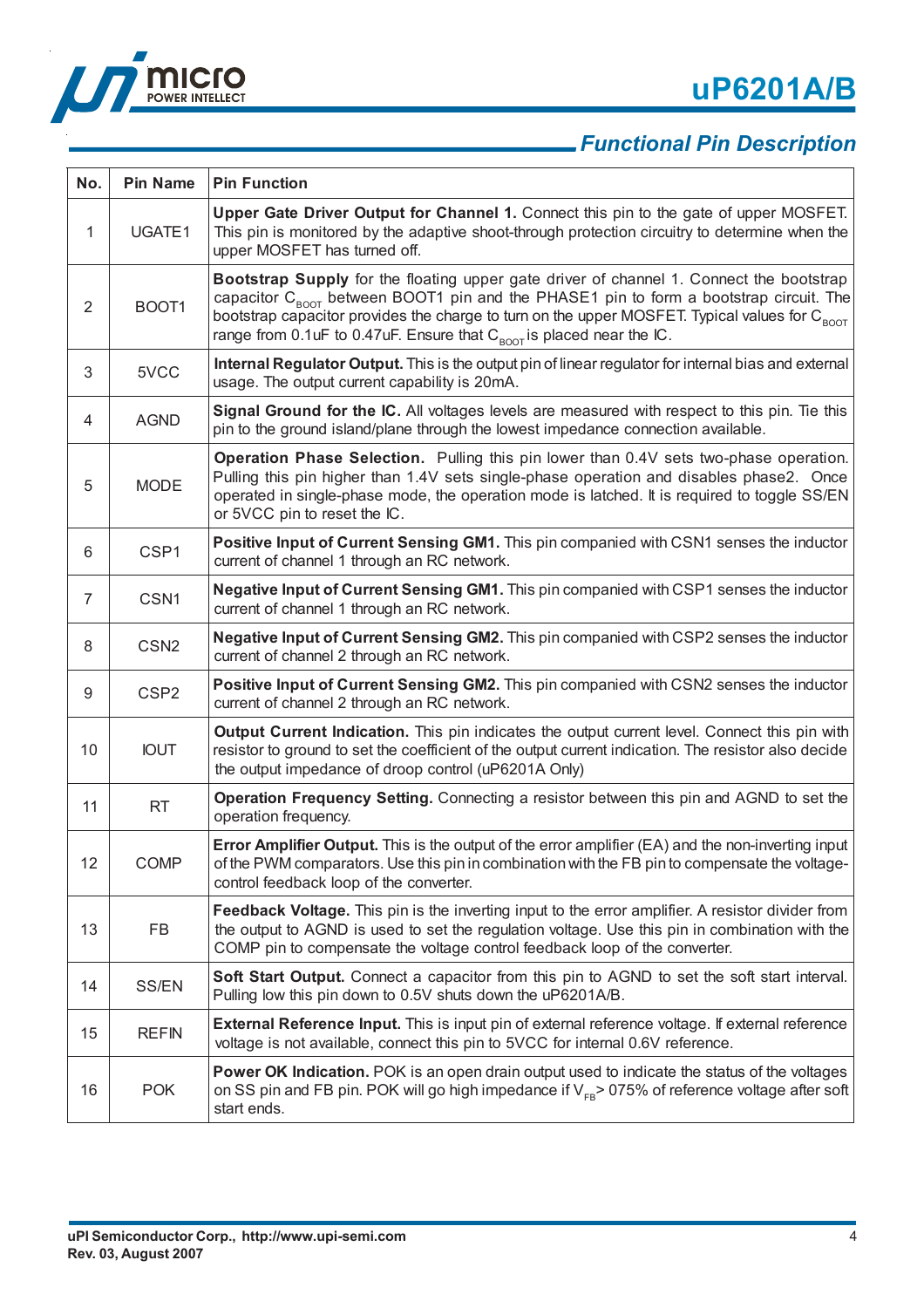



## *Functional Pin Description*

| No.                               | <b>Pin Name</b>   | <b>Pin Function</b>                                                                                                                                                                                                                                                                                                                                                                                                                                          |
|-----------------------------------|-------------------|--------------------------------------------------------------------------------------------------------------------------------------------------------------------------------------------------------------------------------------------------------------------------------------------------------------------------------------------------------------------------------------------------------------------------------------------------------------|
| 17                                | BOOT <sub>2</sub> | Bootstrap Supply for the floating upper gate driver of channel 2. Connect the bootstrap<br>capacitor between BOOT2 pin and the PHASE2 pin to form a bootstrap circuit. The bootstrap<br>capacitor provides the charge to turn on the upper MOSFET. Typical values for $C_{\text{non}}$ range from<br>0.1uF to 0.47uF. Ensure that $C_{\text{ROT}}$ is placed near the IC.                                                                                    |
| 18                                | UGATE2            | Upper Gate Driver Output for Channel 2. Connect this pin to the gate of upper MOSFET.<br>This pin is monitored by the adaptive shoot-through protection circuitry to determine when the<br>upper MOSFET has turned off.                                                                                                                                                                                                                                      |
| 19                                | PHASE2            | Switch Node for Channel 2. Connect this pin to the source of the upper MOSFET and the<br>drain of the lower MOSFET. This pin is used as the sink for the UGATE2 driver. This pin is also<br>monitored by the adaptive shoot-through protection circuitry to determine when the upper<br>MOSFET has turned off. A Schottky diode between this pin and ground is recommended to<br>reduce negative transient voltage which is common in a power supply system. |
| 20                                | LGATE2            | Lower Gate Driver Output for Channel 2. Connect this pin to the gate of lower MOSFET. This<br>pin is monitored by the adaptive shoot-through protection circuitry to determine when the lower<br>MOSFET has turned off.                                                                                                                                                                                                                                      |
| 21                                | <b>VCCDRV</b>     | Driver for External Linear Regulator. This pin is the drive output for that external linear<br>regulator. Connect this pin to the base/gate of NPN/NMOS transistor as the pass element.                                                                                                                                                                                                                                                                      |
| 22                                | <b>VCC</b>        | Supply Voltage. This pin along with VCCDRV pin and external pass element provides a<br>regulated 8V bias supply for the uP6201A/B, the lower gate drivers, and the bootstrap circuit<br>for upper drivers. This pin can receive a well-decoupled 4.5~13.2V supply voltage alone if the<br>VCCDRV pin is left open. Ensure that this pin is bypassed by a ceramic capacitor next to the<br>IC.                                                                |
| 23                                | LGATE1            | Lower Gate Driver Output for Channel 1. Connect this pin to the gate of lower MOSFET. This<br>pin is monitored by the adaptive shoot-through protection circuitry to determine when the lower<br>MOSFET has turned off.                                                                                                                                                                                                                                      |
| 24                                | PHASE1            | Switch Node for Channel 1. Connect this pin to the source of the upper MOSFET and the<br>drain of the lower MOSFET. This pin is used as the sink for the UGATE driver. This pin is also<br>monitored by the adaptive shoot-through protection circuitry to determine when the upper<br>MOSFET has turned off. A Schottky diode between this pin and ground is recommended to<br>reduce negative transient voltage which is common in a power supply system.  |
| <b>Exposed Pad</b><br><b>PGND</b> |                   | <b>Power Ground.</b> Tie this pin to the ground island/plane through the lowest impedance connection<br>available.                                                                                                                                                                                                                                                                                                                                           |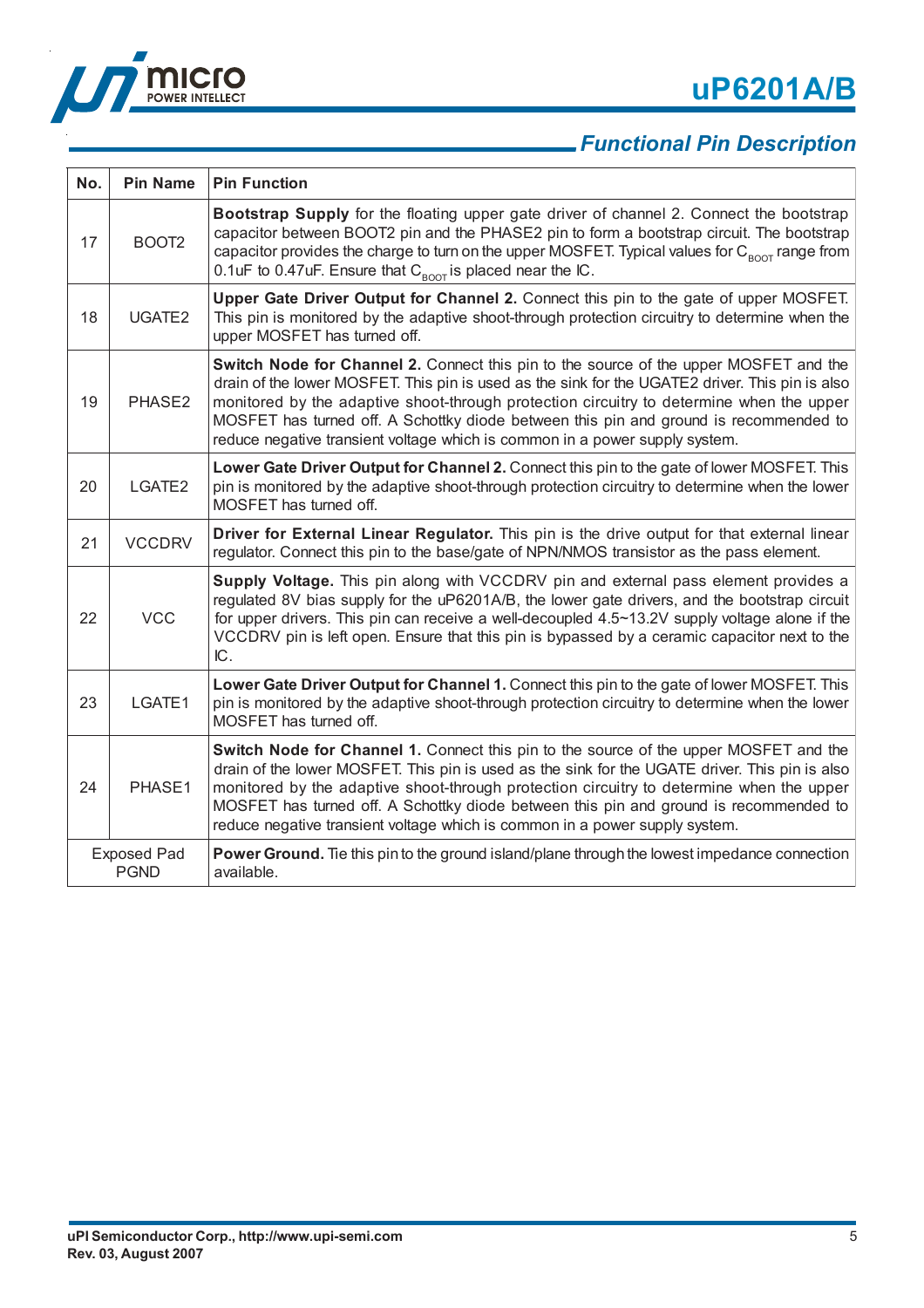

 $\ddot{\phantom{a}}$ 

# **uP6201A/B**

### *Functional Block Diagram*



uP6201A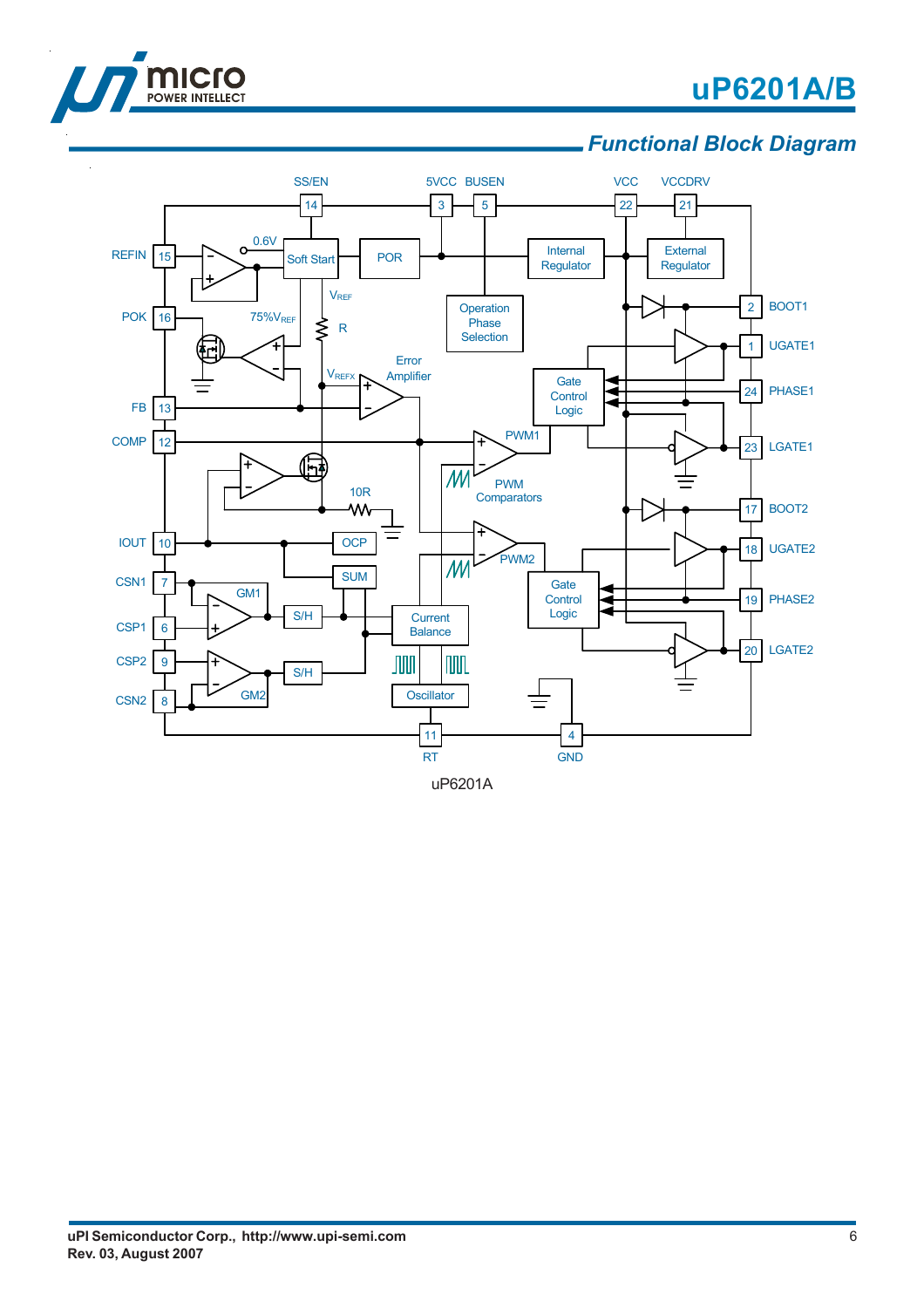# **uP6201A/B**



The uP6201A/B is a compact dual-phase synchronousrectified Buck controller specifically designed to deliver high quality output voltage for high power applications. This part is capable of delivering up to 60A output current thanks to its embedded bootstrapped drivers that support 12V + 12V driving capability. The built-in bootstrap diode simplifies the circuit design and reduces external part count and PCB space.

The output voltage is precisely regulated to internal 0.6V or external reference voltage from 0.4V to 2.5V. The uP6201A/B adopts DCR current sensing technique for channel current balance, over current protection, droop control, and output current indication. The uP6201A/B offers 5VCC with 20mA output current capability for other peripheral circuitry.

This part features comprehensive protection functions including over current protection, input/output under voltage protection, over voltage protection and over temperature protection.

Other features include internal soft start, adjustable operation function, quick response to step load transient, power OK and external reference input. With aforementioned functions, this part provides customers a compact, high efficiency, well-protected and cost-effective solutions. This part comes QFN 4x4\_24L package.

#### **External VCC and Internal 5VCC Regulator**

The uP6201A/B provides flexible gate driving voltage for maximum efficiency and optimal performance. The VCC pin powers the uP6201A/B control circuit, the lower gate drivers and the bootstrap circuit for the higher gate drivers. A linear regulator regulates  $V_{cc}$  at 9V as shown in Figure 1. Connect VCCDRV pin to the base/gate of the external NPN/NMOS transistor and VCC pin to the emitter/source to form a linear regulator. Ensure that the ceramic bypass capacitor is placed next to the IC.

An internal linear regulator regulates VCC input to a 5VCC voltage for internal control logic circuit if VCC is higher than 7V. This linear regulator is designed to support up to 20mA output current for peripheral circuits. Place an 1uF ceramic capacitor next to the 5VCC pin to decouple this voltage.

Figure 2 shows the application where 12V gate voltage is used. When VCCDRV is left open, VCC pin can receive a well decoupled supply input of 4.5~13.2V. However, if  $V_{\text{IN}}$ is lower than 5.5V, the dropout voltage of the internal regulator may cause 5VCC too low for normal operation. Tie 5VCC to VCC directly for the applications where VCC is under 5.5V as shown in Figure 3.

### *Functional Description*



Figure 1. 9V Drive Application



Figure 2. 12V Drive Application





Bootstrap diodes are embedded to facilitates PCB design and reduce the total BOM cost. No external Schottky diode is required. The uP6201A/B integrates MOSFET gate drives that are powered from the VCC pin and support 12V+12V driving capability. Converters that consist of uP6201A feature high efficiency without special consideration on the selection of MOSFETs.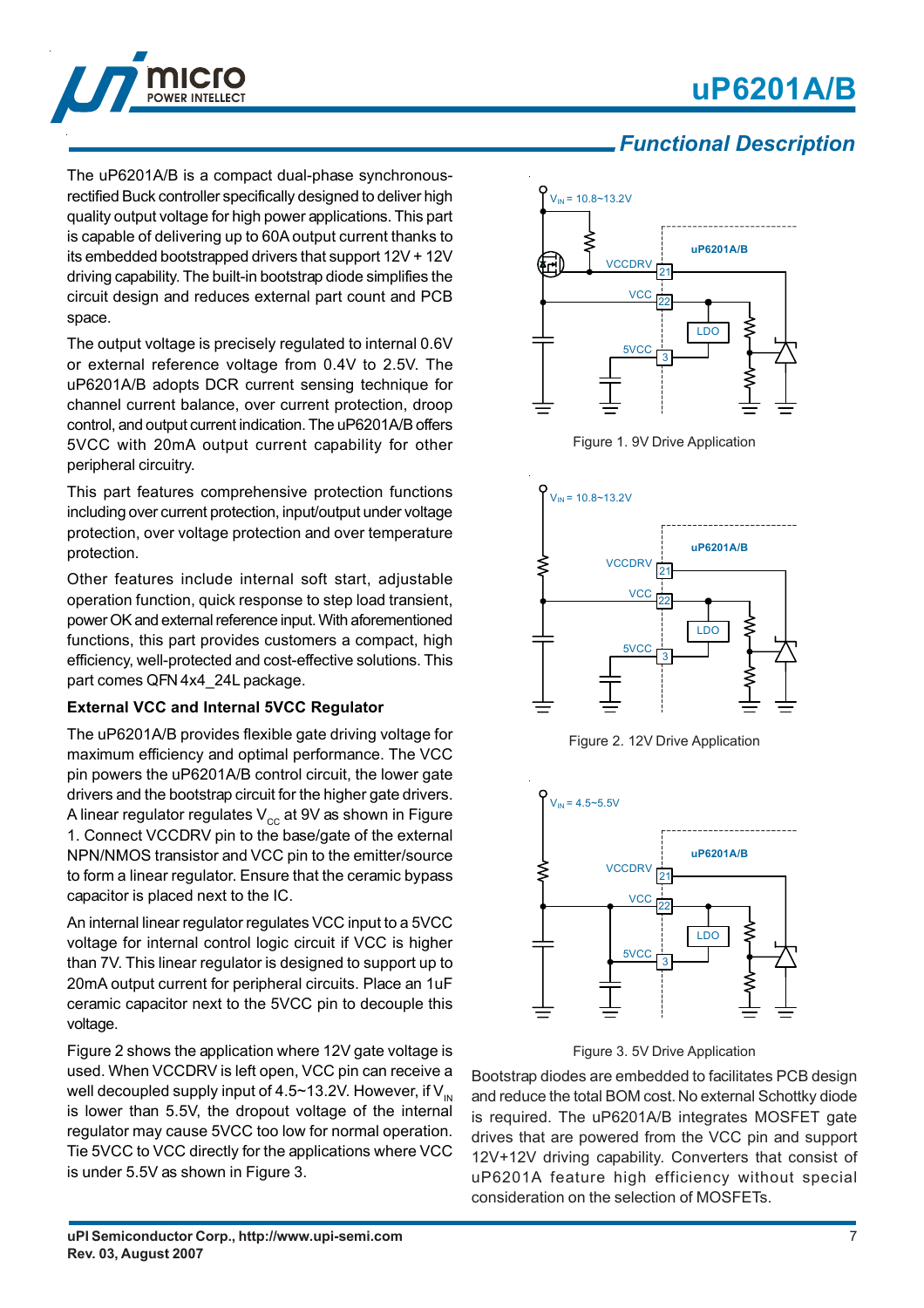

### *Functional Description*

**Note that the built-in bootstrapping diode is not a Schottky diode having higher forward bias voltage. When using 5V driving voltage, external Schottky diode is recommended for bootstrapping diode.**

#### **Power On Reset and Initialization**

The uP6201A/B continuously monitors 5VCC for power on reset (POR) to ensure the supply voltage is high enough for normal operation of the device. The POR threshold level is typically 4.2V at 5VCC rising.

#### **Operation Phase Selection**

The uP6201A/B supports single- or two- phase operation. Pulling the MODE pin lower than 0.4V sets two-phase operation. Pulling the MODE pin higher than 1.4V sets single-operation. Once operated in single-phase mode, the operation phase is latched and can only be reset by toggle 5VCC or SS/EN pin. This feature is important for PCIE interfaced graphic cards where neither bus power nor external power is capable of delivering full load current.

Configure the converter as shown in Figure 4. Power the phase 1 converter by PCIE bus power and power the phase 2 converter by external power. If the external power code is not plugged into the socket, the External Power Detection will set MODE pin high and the uP6201A/B operates in single phase mode. The uP6201A/B could provides limited current to GPU for required operation when external power is not plugged.

Two-phase operation will making the phase 2 converter acts like an boost converter if the external power is not available, boosting the output voltage to the input voltage. The relationship between input voltage and output voltage is governed by conventional boost converter equation. Offset of the current balance function may make the duty cycle of phase 2 converter smaller than that of phase 1 converter. This results in external power higher than 15V that may damage the input capacitors and other devices. Figure 4 configuration turns off phase 2 converter when the external power is not available, thus eliminates the possibility of over voltage on input capacitors and other devices of the phase 2 converter.

**Note that when operated in single phase, the rated current is reduced to one half of normal level. Continuous demanding high current may damage the converter.**

#### **Reference Voltage Selection**

The uP6201A/B features selectable internal or external reference voltage. The REFIN voltage level is checked at POR to select the desired reference voltage. Internal 0.6V reference voltage is selected if  $V_{RFFIN}$  >  $V_{CC5}$  - 0.8V at POR,

otherwise external reference voltage is selected. Once selected, the reference source is fixed and can only be programmed at next POR.



Figure 4. Single/Two Phase Operation

Tie REFIN voltage to 5VCC to select internal reference when POR. If the external reference voltage is higher than 2.5V before POR, it may cause uP6201A/B to select internal 0.6V reference voltage and should be avoided.

#### **Oscillation Frequency Programming**

A resistor  $R_{RT}$  connected to RT pin programs the oscillation frequency as:

$$
f_{\rm OSC} = \frac{10000}{R_{\rm RT}(k\Omega)}\tag{kHz}
$$

Figure 5 shows the relationship between oscillation frequency and  $R_{\text{DT}}$ .



Figure 5. Switching Frequency vs.  $R_{DT}$ .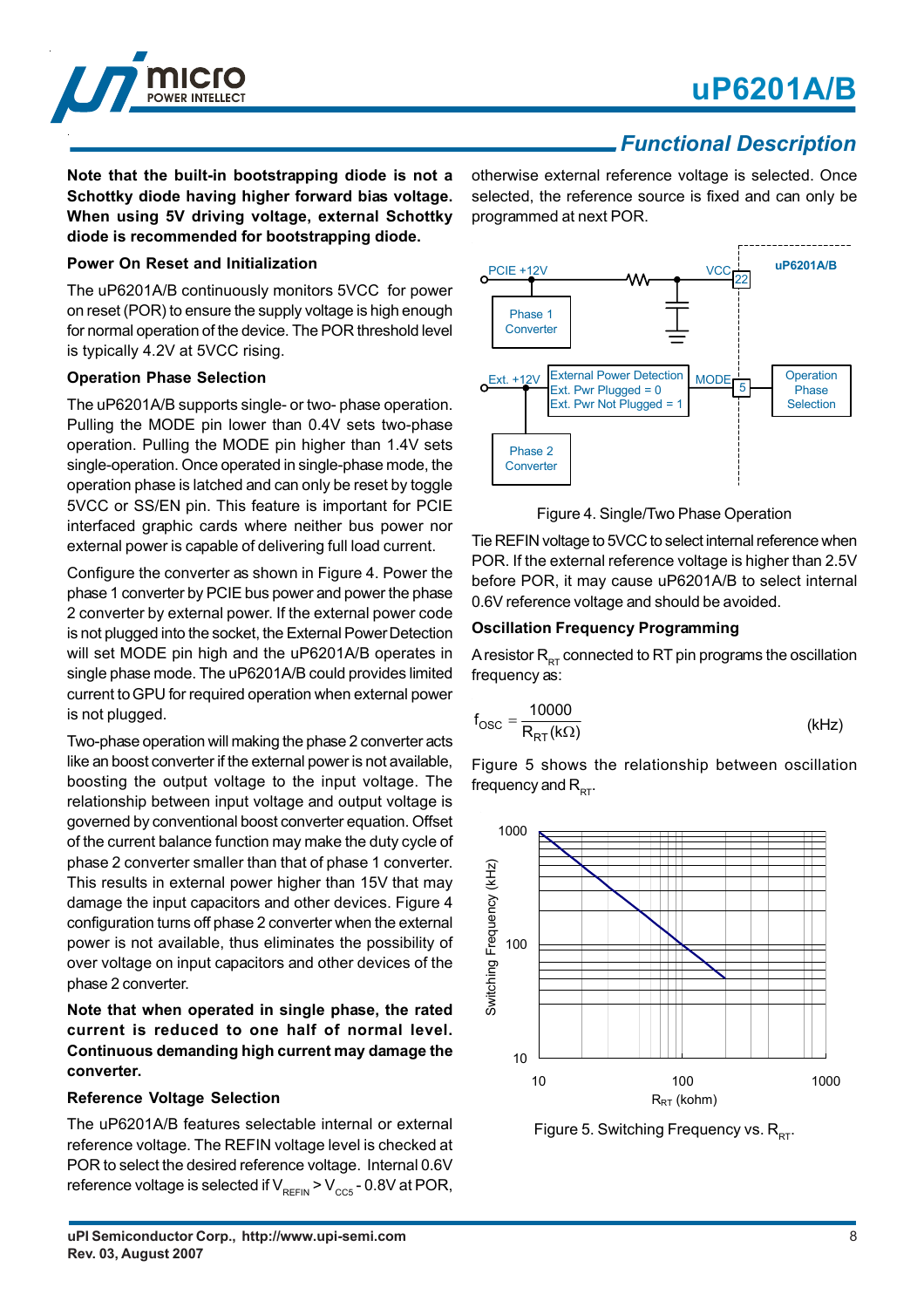# **uP6201A/B**



#### **Soft Start and Power OK**

Once POR releases, the uP6201A/B initiates its soft start cycle. Figure 6 shows the softstart cycle with external reference voltage. A 10uA current charges the soft start capacitor  $C_{ss}$  making its voltage  $V_{ss}$  linearly ramp up. The  $V_{ss}$  clamps reference voltage  $V_{RF}$  with a MOSFET threshold voltage at non-inverting input of the error amplifier. Accordingly, the output voltage will softly ramp up and draw minimum inrush current from the power bus.

The uP6201A/B features pre-bias start-up capability. If the output voltage is pre-biased with a voltage, say  $V_{BIAS}$ , that accordingly makes  $V_{FB}$  higher than reference voltage ramping  $V_{REF}$ . The error amplifier keeps  $V_{COMP}$  lower than the valley of the sawtooth waveform and makes PWM comparators output low until the ramping  $V_{_{REF}}$  catches up the feedback voltage. The uP6201A/B keeps both upper and lower MOSFETs off until the first pulse takes place.



Figure 6. Timing Diagram of Soft Start Interval.

The uP6201A/B claims soft start end when  $V_{REF}$  catches up  $V_{\text{per}}$  and set POK to high impedance output if no fault conditions are detected. The total soft start time with external reference voltage is about

$$
t_{SS} = \frac{C_{SS}(V_{REFIN} + 0.8V)}{10uA}
$$

where 0.8V accounts for the delay time caused by the MOSFET threshold voltage. When internal 0.6V reference voltage is used, simply take  $V_{\text{RFEIN}}$  = 0.6V into the above equation.

When external reference voltage changes, the slew rate of  $V_{\text{per}}$  is also limited by the soft start mechanism. Consequently, this results in a smooth output voltage transition during external reference voltage change. The soft start also acts as the timer during OCP and UVP as described in the later sections.

#### **Channel Current Sensing**

The uP6201A/B extracts phase currents by parasitic DCR of the inductors for channel current balancing, droop tuning,

### *Functional Description*

and over current detecting. An RC network is paralleled to the inductor for current sensing as shown in Figure 7 where DCR is the parasitic resistance. The  $V_c$  across the capacitor equals to V $_{\sf DCR}$  = I $_{\sf L}$  x DCR across the DCR of the inductor if the time constants match: RC = L/DCR.

The GM amplifier will source a current source  $I_{CSN} = V_C$  $R_{\text{c,SM}}$  to virtually short its two inputs. Consequently  $I_{\text{CSN}}$  is sampled and held as:



Figure 7. DCR Current Sensing Scheme The sourcing capability of the GM amplifier is 100uA. It is recommended to scale *I<sub>csN</sub>* = 30uA at rated inductor current. Take a 60A converter for example. Assume DCR =  $2m\Omega$ , select the sense resistor according to

$$
R_{CSN}=\frac{30A\times 2m\Omega}{30uA}=2.0k\Omega
$$

#### **Current Balance**

The uP6201A/B fine tunes the duty cycle of each channel for current balance according to the sensed inductor current signals. If the current of channel 1 is smaller than the current of channel 2, the uP6201A/B increases the duty cycle of the corresponding phase to increase its phase current accordingly, vice verse.

#### **Over Current Protection**

The sensed current signals are monitored for over current protection. The uP6201A/B features both total current OCP and phase current OCP. If  $I_{CSM1}$  or  $I_{CSM2}$  is higher than 80uA, the phase current OCP is activated. If  $I_{CSM1} + I_{SCM2}$  is higher than 120uA, total current OCP is activated.

The uP6201A/B features hiccup and shutdown mode OCP. If OCP takes place after soft start end, the uP6201A/B turns off both upper and lower MOSFETs and discharges the  $C_{\rm sc}$ with a constant current of 10uA. When  $V_{ss}$  touches down 0.4V, the uP6201A/B initiates another soft start cycle. The uP6201A/B shuts down after 4 times hiccups. If the OCP takes place during soft start cycle, the uP6201A/B turns off both upper and lower MOSFETs but keeps charging the  $C_{\rm sc}$  with a constant current of 10uA until the soft start end.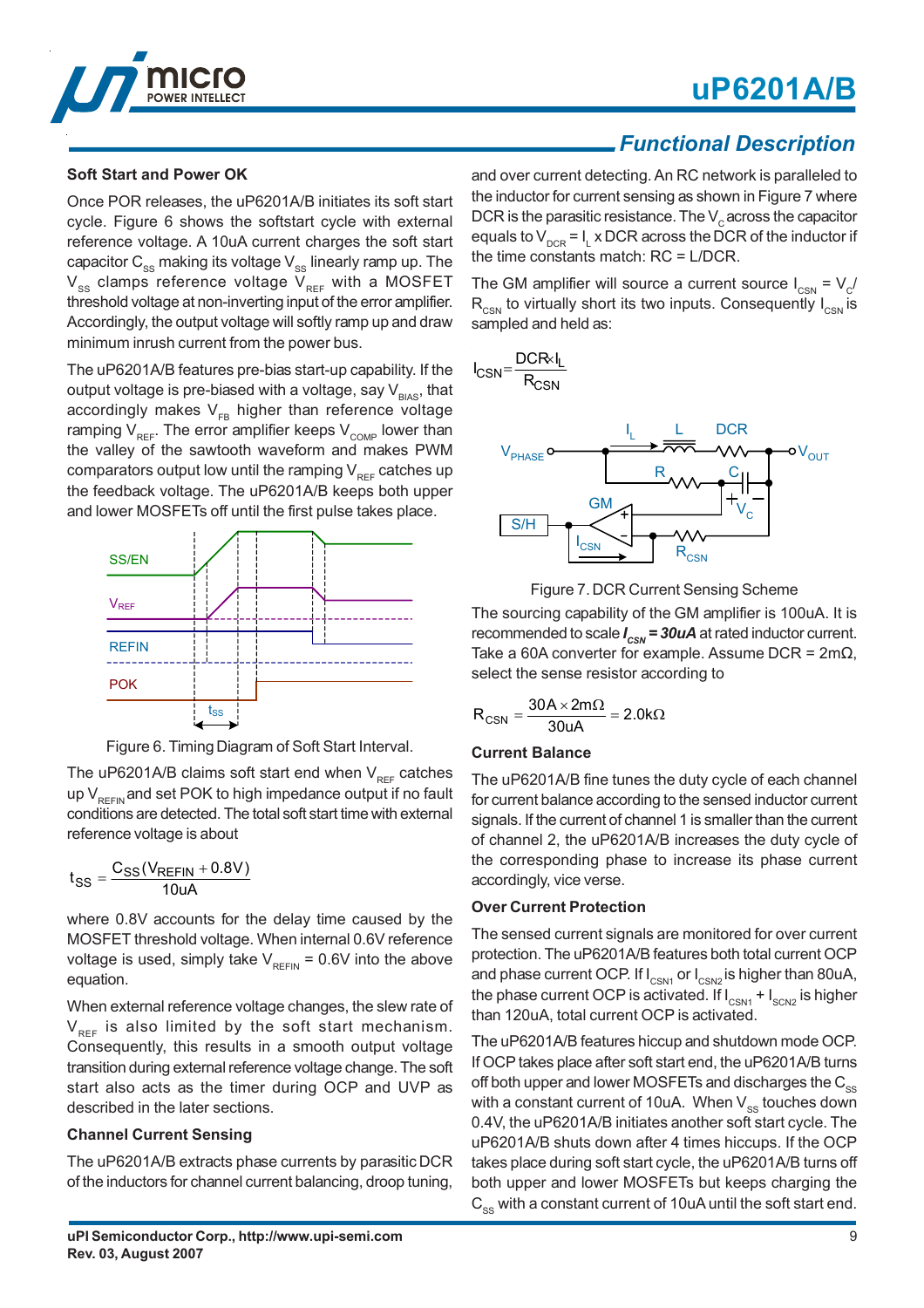



### *Functional Description*

The shutdown status can only be reset by POR function. Figure 8, and Figure 9 illustrate the OCP behaviors during soft start and after soft start end respectively.



### **Output Current Indication**

The sensed current signals are summed and injected into the IOUT pin for output current indication. A resistor  $R_{\text{IOUT}}$ connected to this pin scales the voltage  $V_{I\text{OUT}}$  proportional to the output current:

$$
V_{IOUT} = \frac{DCR \times I_{OUT}}{2 \times R_{CSN}} \times R_{IOUT}
$$

### **Droop Tuning (uP6201A Only)**

The IOUT pin also adjusts the load line for droop control as shown in Figure 10. The  $V_{REF}$  is the internal 0.6V or external reference voltage as described in the relative sections. The  $V<sub>REFX</sub>$  is the real reference voltage at the non-inverting input of the error amplifier. The two well-matched Rs share the

same current and see same voltage drop that is exactly  $V_{I\text{OUT}}$ . Consequently,

$$
V_{REFX} = V_{REF} - \frac{V_{IOUT}}{10}
$$

$$
V_{REFX} = V_{REF} - \frac{DCR \times I_{OUT}}{2 \times R_{CSN}} \times \frac{R_{IOUT}}{10}
$$

Finally,

$$
V_{OUT}=\frac{R1+R2}{R2}\times V_{REF}-\frac{DCR\times R_{IOUT}\times (R1+R2)}{2\times R_{CSN}\times R2}\times\frac{I_{OUT}}{10}
$$



Figure 10. Load Line Setting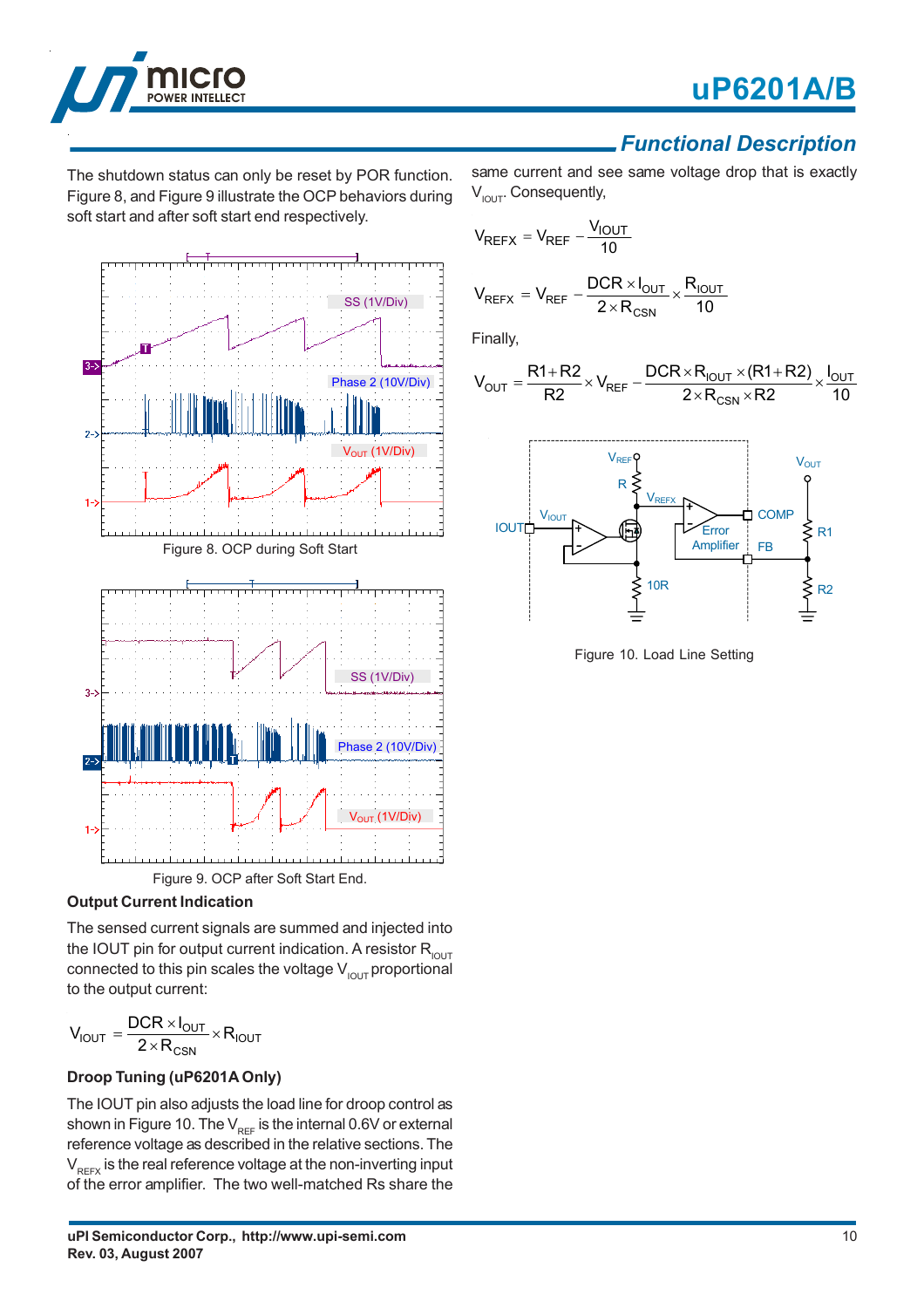



### *Absolute Maximum Rating*

| PHASE to GND        |  |
|---------------------|--|
|                     |  |
|                     |  |
|                     |  |
| <b>BOOT</b> to GND  |  |
|                     |  |
|                     |  |
|                     |  |
|                     |  |
|                     |  |
|                     |  |
| ESD Rating (Note 2) |  |
|                     |  |
|                     |  |

### *Thermal Information*

| Package Thermal Resistance (Note 3)          |                  |
|----------------------------------------------|------------------|
|                                              | $40^{\circ}$ CMV |
| Power Dissipation, $P_p @ T_A = 25^{\circ}C$ |                  |
|                                              | 2.5W             |

### *Recommended Operation Conditions*

| Operating Junction Temperature Range (Note 4) ----- | -40°C to +125°C                    |
|-----------------------------------------------------|------------------------------------|
|                                                     | ----- -40°C to +85°C.              |
|                                                     | -- +4.5V to +5.5V or 5.5V to 13.2V |

### *Electrical Characteristics*

( $V_{\text{cc}}$  = 12V, T<sub>A</sub> = 25<sup>o</sup>C, unless otherwise specified)

| <b>Parameter</b>               | Symbol                     | <b>Test Conditions</b>                                                               | Min               | <b>Typ</b> | <b>Max</b> | <b>Unit</b> |  |
|--------------------------------|----------------------------|--------------------------------------------------------------------------------------|-------------------|------------|------------|-------------|--|
| <b>Supply Input</b>            |                            |                                                                                      |                   |            |            |             |  |
| <b>Supply Voltage</b>          | $V_{cc}$                   |                                                                                      | 4.5               | --         | 13.2       | $\vee$      |  |
| <b>Supply Current</b>          | $I_{\rm CC}$               | UGATE and LGATE Open; $V_{cc}$ = 12V, Switching                                      | --                | 5          | --         | mA          |  |
| Quiescent Supply Current       | ${}^{\mathsf{I}}$ CC_Q     | $V_{FB}$ = 0.7V, No Switching, $I_{CC5}$ = 0mA                                       | --                | 4          | --         | mA          |  |
| Regulated Supply Voltage       | $\mathsf{V}_{\mathsf{cc}}$ | $V_{N}$ = 12V, $V_{FB}$ = 0.7 V, No Switching, $I_{CC5}$ = 0mA                       | 8                 | 9          | 10         | $\vee$      |  |
| <b>VCCDRV Sink Capability</b>  | <b>VCCDRV</b>              | $V_{N} = 12V$                                                                        | 4                 | --         | --         | mA          |  |
| <b>5VCC and Power On Reset</b> |                            |                                                                                      |                   |            |            |             |  |
| <b>5VCC Accuracy</b>           | $V_{CC5}$                  | $V_{\text{cc}}$ = 12V, $V_{\text{FB}}$ = 0.7 V, No Switching, $I_{\text{ccs}}$ = 0mA | 4.9               | 5.2        | 5.4        | $\vee$      |  |
| 5VCC Maximum Output<br>Current | $ICC5$ _MAX                | $V_{\text{cc}}$ = 12V, $V_{\text{FR}}$ = 0.7 V, No Switching                         | 20                | --         | --         | mA          |  |
| <b>5VCC Tolerance</b>          | $V_{CC5}$                  | $V_{cc}$ = 6.5V~13.2V, $I_{cc5}$ = 0 ~ 20mA                                          | 4.5               | --         | 5.5        | $\vee$      |  |
| <b>POR Threshold</b>           | $V_{CCSRTH}$               |                                                                                      | $\hspace{0.05cm}$ | 4.0        | 4.4        | $\vee$      |  |
| POR Hysteresis                 | $V_{\text{CC5HYS}}$        |                                                                                      | --                | 0.2        | --         | V           |  |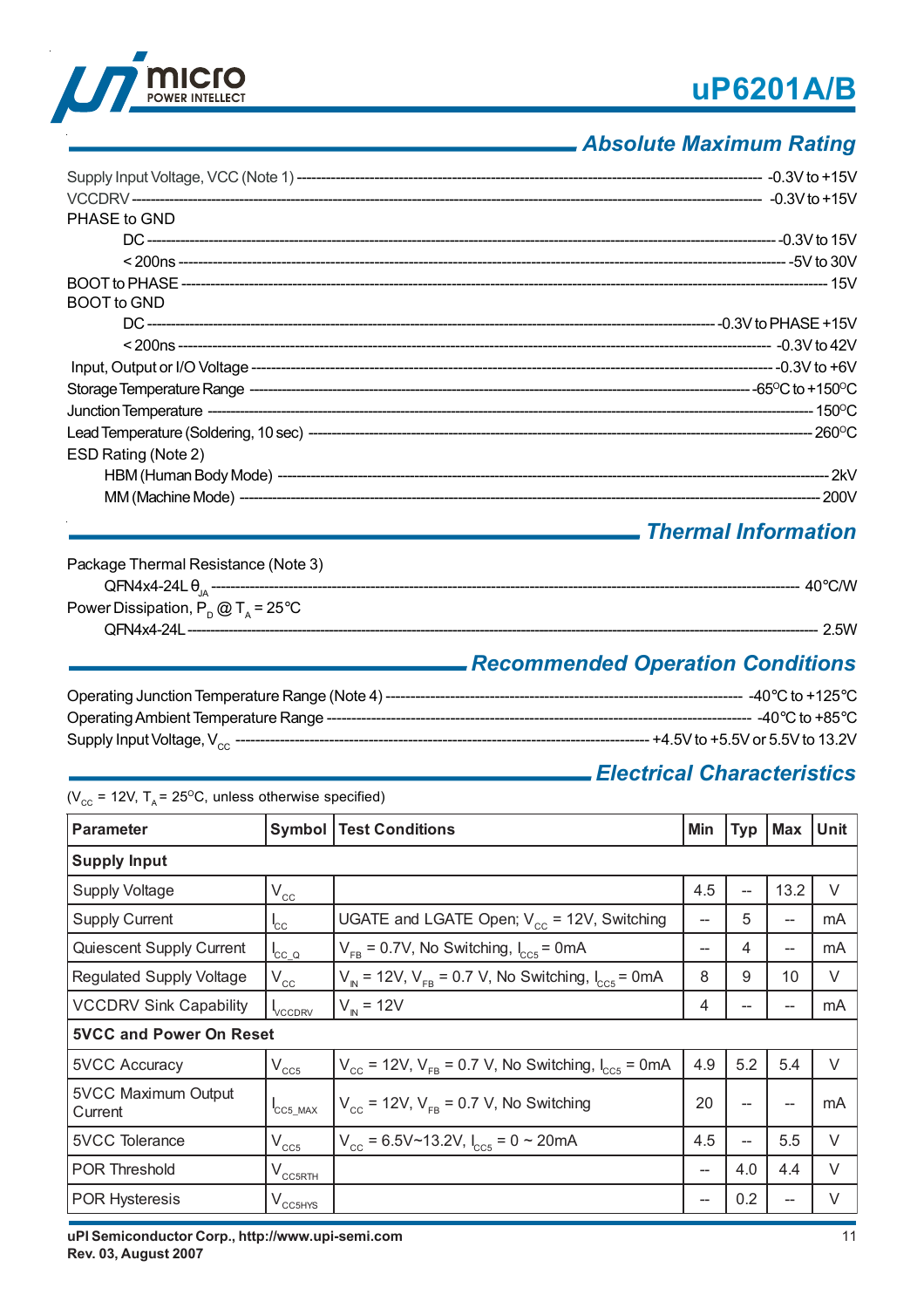

### *Electrical Characteristics*

| <b>Parameter</b>                   | <b>Symbol</b>                            | <b>Test Conditions</b>                                                                                                            | Min            | <b>Typ</b>   | <b>Max</b>                         | <b>Unit</b>   |
|------------------------------------|------------------------------------------|-----------------------------------------------------------------------------------------------------------------------------------|----------------|--------------|------------------------------------|---------------|
| <b>Soft Start</b>                  |                                          |                                                                                                                                   |                |              |                                    |               |
| Soft Start Current                 | $I_{SS}$                                 | $V_{cc}$ = 12V                                                                                                                    | 8              | 10           | 12                                 | uA            |
| Re-Soft Start Threshold Level      | $V_{SS\_HICCUP}$                         |                                                                                                                                   | --             | 0.5          | --                                 | V             |
| <b>Operation Phase Selection</b>   |                                          |                                                                                                                                   |                |              |                                    |               |
| MODE Rising Threshold Level        | $V_{MODE}$                               | $V_{cc}$ = 12V                                                                                                                    | 1.4            |              | $\hspace{0.05cm} -\hspace{0.05cm}$ | V             |
| MODE Falling Threshold Level       | $\mathsf{V}_{\underbar{\text{MODE}}}$    | $V_{cc}$ = 12V                                                                                                                    |                |              | 0.4                                | $\vee$        |
| MODE Pin Deglitch Time             |                                          | From MODE = high to channel $2$<br>disabled                                                                                       | $\overline{2}$ | 6            | 10                                 | <b>US</b>     |
| <b>Oscillator</b>                  |                                          |                                                                                                                                   |                |              |                                    |               |
| Free Running Frequency             | $f_{\rm osc}$                            | $R_{RT}$ = 33k                                                                                                                    | 270            | 300          | 330                                | kHz           |
| <b>Frequency Variation</b>         |                                          |                                                                                                                                   | $-10$          |              | 10                                 | $\frac{0}{0}$ |
| <b>Frequency Range</b>             |                                          |                                                                                                                                   | 50             | --           | 1000                               | kHz           |
| Maximum Duty Cycle                 |                                          |                                                                                                                                   | 85             | 90           | 95                                 | $\%$          |
| Minimum Duty Cycle                 |                                          |                                                                                                                                   | --             | $\mathbf{0}$ | --                                 | $\%$          |
| Ramp Amplitude                     | $\Delta\rm{V}_{\rm{osc}}$                | $V_{cc}$ = 12V                                                                                                                    | --             | 2.5          | --                                 | $V_{p,p}$     |
| <b>Reference Voltage</b>           |                                          |                                                                                                                                   |                |              |                                    |               |
| Nominal Feedback Voltage           | $V_{FB}$                                 | $V_{\text{cc}}$ = 12V, $V_{\text{COMP}}$ = 1.6V, $V_{\text{REFIN}}$ = $V_{\text{CC5}}$ ,<br>using internal 0.6V reference voltage | 0.591          | 0.6          | 0.609                              | V             |
| <b>REFIN Range</b>                 | $\mathsf{V}_{\underbar{\mathtt{REFIN}}}$ |                                                                                                                                   | $\mathsf 0$    |              | 2.5                                | V             |
| <b>VREFIN Offset</b>               |                                          | $ V_{REFIN} - V_{FB} $ , $V_{CC} = 12V$ , No Load, $V_{REFIN} = 0.4 \sim 2.5V$                                                    | --             |              | 10                                 | mV            |
| <b>Error Amplifier</b>             |                                          |                                                                                                                                   |                |              |                                    |               |
| Open Loop DC Gain                  | AO                                       | Guaranteed by Design                                                                                                              | 60             | 70           |                                    | dB            |
| Gain-Bandwidth Product             | <b>GBW</b>                               | Guaranteed by Design                                                                                                              | 6              | 10           |                                    | MHz           |
| <b>Slew Rate</b>                   | <b>SR</b>                                | Guaranteed by Design                                                                                                              | 3              | 6            | $-$                                | $V/$ us       |
| Trans-conductance                  | GM                                       | $\mathsf{R}_{\textsf{\tiny{LOAD}}} = 20 \mathsf{k} \Omega$                                                                        | 1200           | 1700         | $\hspace{0.05cm} -\hspace{0.05cm}$ | uA/V          |
| Maximum Current (Source &<br>Sink) | $I_{\text{COMP}}$                        | $V_{\text{COMP}} = 1.6V$                                                                                                          | 220            | 280          | --                                 | uA            |
| <b>Current Sense</b>               |                                          |                                                                                                                                   |                |              |                                    |               |
| Maximum Sorcing Current            | $I_{CSN\_MAX}$                           |                                                                                                                                   | 100            |              | --                                 | uA            |
| <b>GM Amplifier Offset</b>         | $\rm V_{\rm OFFSET}$                     | $V_{CSP}$ = 0.8V, Connect a resistor R <sub>CSN</sub> =<br>$20KΩ$ from CSN to GND                                                 | $-5$           | $\pmb{0}$    | 5                                  | mV            |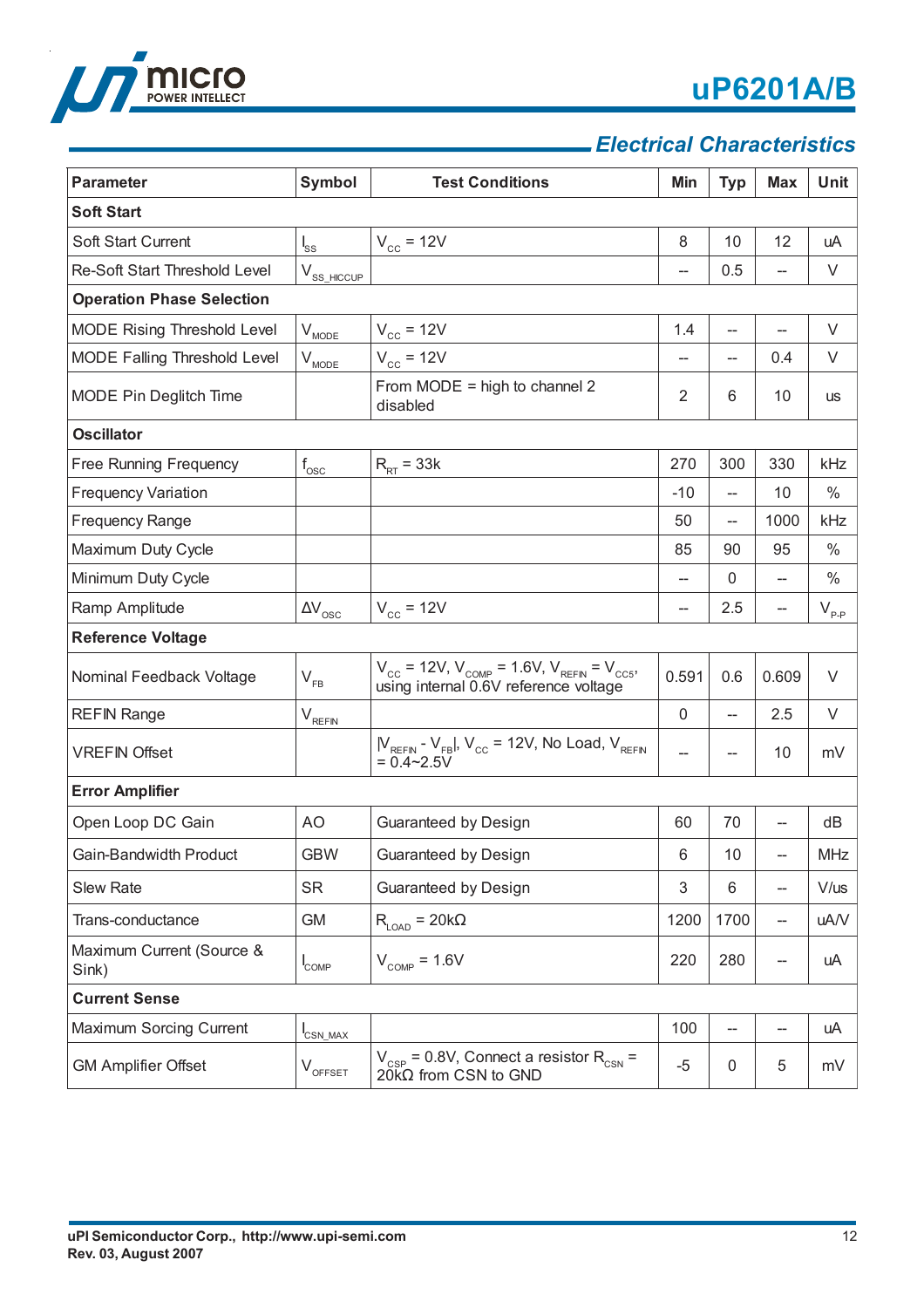

## *Electrical Characteristics*

| <b>Parameter</b>                                     | Symbol                           | <b>Test Conditions</b>                                                                                    | Min | <b>Typ</b>     | <b>Max</b>               | <b>Units</b>         |
|------------------------------------------------------|----------------------------------|-----------------------------------------------------------------------------------------------------------|-----|----------------|--------------------------|----------------------|
| Gate Driver ( $V_{cc}$ = 12V)                        |                                  |                                                                                                           |     |                |                          |                      |
| <b>Upper Gate Source</b>                             | $I_{\text{UG} \text{SRC}}$       | $V_{\text{foot}}$ - $V_{\text{PHASE}}$ = 12V, $V_{\text{foot}}$ - $V_{\text{ugate}}$ = 6V                 | ш., | $-1.5$         | --                       | A                    |
| <b>Upper Gate Sink</b>                               | $I_{\cup G\_SNK}$                | $V_{\text{BOOT}}$ - $V_{\text{PHASE}}$ = 12V, $V_{\text{BOOT}}$ - $V_{\text{UGATE}}$ = 6V                 | --  | $\overline{2}$ |                          | A                    |
| <b>Upper Gate Source</b>                             | $R_{\text{UG\_SRC}}$             | $V_{\text{BOOT}}$ - $V_{\text{PHASE}}$ = 12V, $V_{\text{BOOT}}$ - $V_{\text{UGATE}}$ = 1V                 | $-$ | 3              | 6                        | $\Omega$             |
| <b>Upper Gate Sink</b>                               | $R_{\text{UG\_SNK}}$             | $V_{UGATE} - V_{PHASE} = 1V$                                                                              | --  | $\overline{2}$ | 4                        | $\Omega$             |
| Lower Gate Source                                    | $I_{LG\_SRC}$                    | $V_{\text{cc}}$ - $V_{\text{LGATE}}$ = 6V                                                                 | --  | $-1.5$         | $\overline{\phantom{a}}$ | A                    |
| Lower Gate Sink                                      | $L_{G\_SNK}$                     | $V_{\text{LGATE}} = 6V$                                                                                   | --  | $\overline{2}$ | --                       | A                    |
| Lower Gate Source                                    | $R_{LG\_SRC}$                    | $V_{cc}$ - $V_{LGATE}$ = 1V                                                                               | $-$ | 3              | 6                        | $\Omega$             |
| Lower Gate Sink                                      | $R_{LG\_SNK}$                    | $V_{\text{LGATE}} = 1V$                                                                                   | --  | 2              | $\overline{4}$           | $\Omega$             |
| PHASE Falling to LGATE<br><b>Rising Delay</b>        |                                  | $V_{\text{cc}}$ = 12V; $V_{\text{PHASE}}$ < 1.2V to $V_{\text{LGATE}}$ ><br>1.2V                          | --  | 30             |                          | ns                   |
| <b>LGATE Falling to UGATE</b><br><b>Rising Delay</b> |                                  | $V_{\text{cc}}$ = 12V; $V_{\text{LGATE}}$ < 1.2V to ( $V_{\text{UGATE}}$ -<br>$V_{\text{PHASE}}$ ) > 1.2V | --  | 30             | --                       | ns                   |
| Dead Time                                            | $\mathsf{T}_{\texttt{\tiny DT}}$ |                                                                                                           | --  | 30             |                          | ns                   |
| Minimum On Time                                      |                                  | Pulse Width Static Operating                                                                              |     | 100            | 150                      | ns                   |
| Gate Driver ( $V_{cc}$ = 9V)                         |                                  |                                                                                                           |     |                |                          |                      |
| <b>Upper Gate Source</b>                             | $R_{\text{UG\_SRC}}$             | $V_{\text{foot}}$ - $V_{\text{PHASE}}$ = 9V, $V_{\text{foot}}$ - $V_{\text{ugate}}$ = 1V                  | --  | 3.3            | 6.6                      | $\Omega$             |
| <b>Upper Gate Sink</b>                               | $R_{\text{UG\_SNK}}$             | $V_{UGATE} - V_{PHASE} = 1V$                                                                              | --  | 2.2            | 4.4                      | $\Omega$             |
| Lower Gate Source                                    | $R_{LG\_SRC}$                    | $V_{\text{cc}}$ - $V_{\text{LGATE}}$ = 1V                                                                 | --  | 3.3            | 6.6                      | Ω                    |
| Lower Gate Sink                                      | $R_{LG\_S\overline{NK}}$         | $V_{\text{LGATE}} = 1V$                                                                                   | --  | 2.2            | 4.4                      | $\Omega$             |
| <b>Protection</b>                                    |                                  |                                                                                                           |     |                |                          |                      |
| <b>Phase Over Current</b><br><b>Protection Level</b> | $I_{\text{CNN\_OCP}}$            | $I_{CSN1}$ or $I_{CSN2}$                                                                                  |     | 80             |                          | uA                   |
| <b>Total Over Current</b><br>Protection              | SUM_OCP                          | $I_{\text{SUM}} = I_{\text{CSN1}} + I_{\text{CSN2}}$                                                      | --  | 120            | --                       | uA                   |
| Over Temperature<br>Protection                       |                                  |                                                                                                           | --  | 150            |                          | $\rm ^{O}C$          |
| Over Temperature<br><b>Hysteresis</b>                |                                  |                                                                                                           | --  | 20             |                          | $^{\circ}\mathrm{C}$ |

**Note 1.** Stresses listed as the above "Absolute Maximum Ratings" may cause permanent damage to the device. These are for stress ratings. Functional operation of the device at these or any other conditions beyond those indicated in the operational sections of the specifications is not implied. Exposure to absolute maximum rating conditions for extended periods may remain possibility to affect device reliability.

**Note 2.** Devices are ESD sensitive. Handling precaution recommended.

- **Note 3.**  $\theta_{JA}$  is measured in the natural convection at  $T_A = 25^{\circ}$ C on a low effective thermal conductivity test board of JEDEC 51-3 thermal measurement standard.
- **Note 4.** The device is not guaranteed to function outside its operating conditions.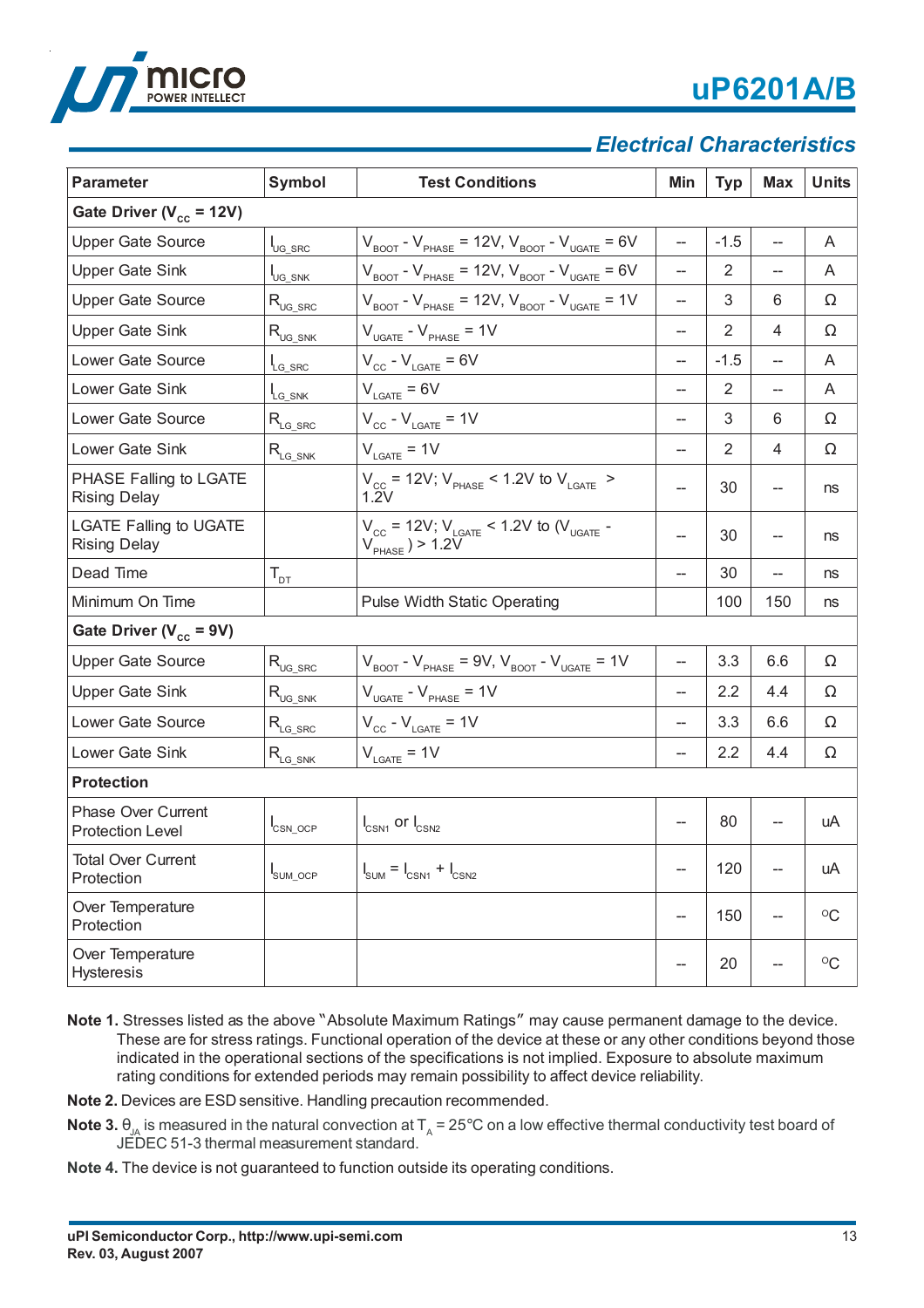



### *Typical Operation Characteristics*

**uPI Semiconductor Corp., http://www.upi-semi.com Rev. 03, August 2007**

Input Voltage  $V_{\text{cc}} = V_{\text{IN}}(V)$ 

Output Current (A)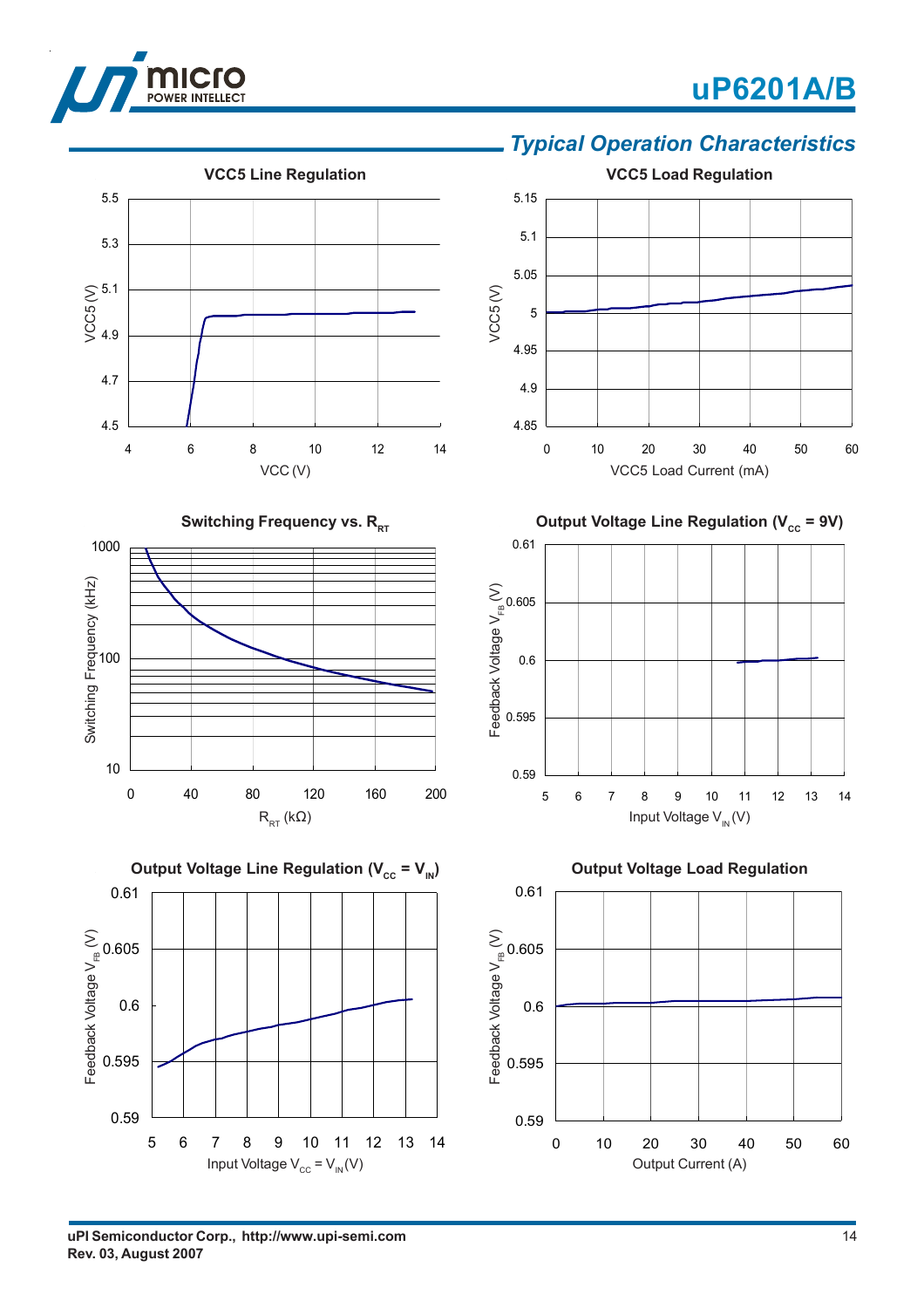



### *Typical Operation Characteristics*











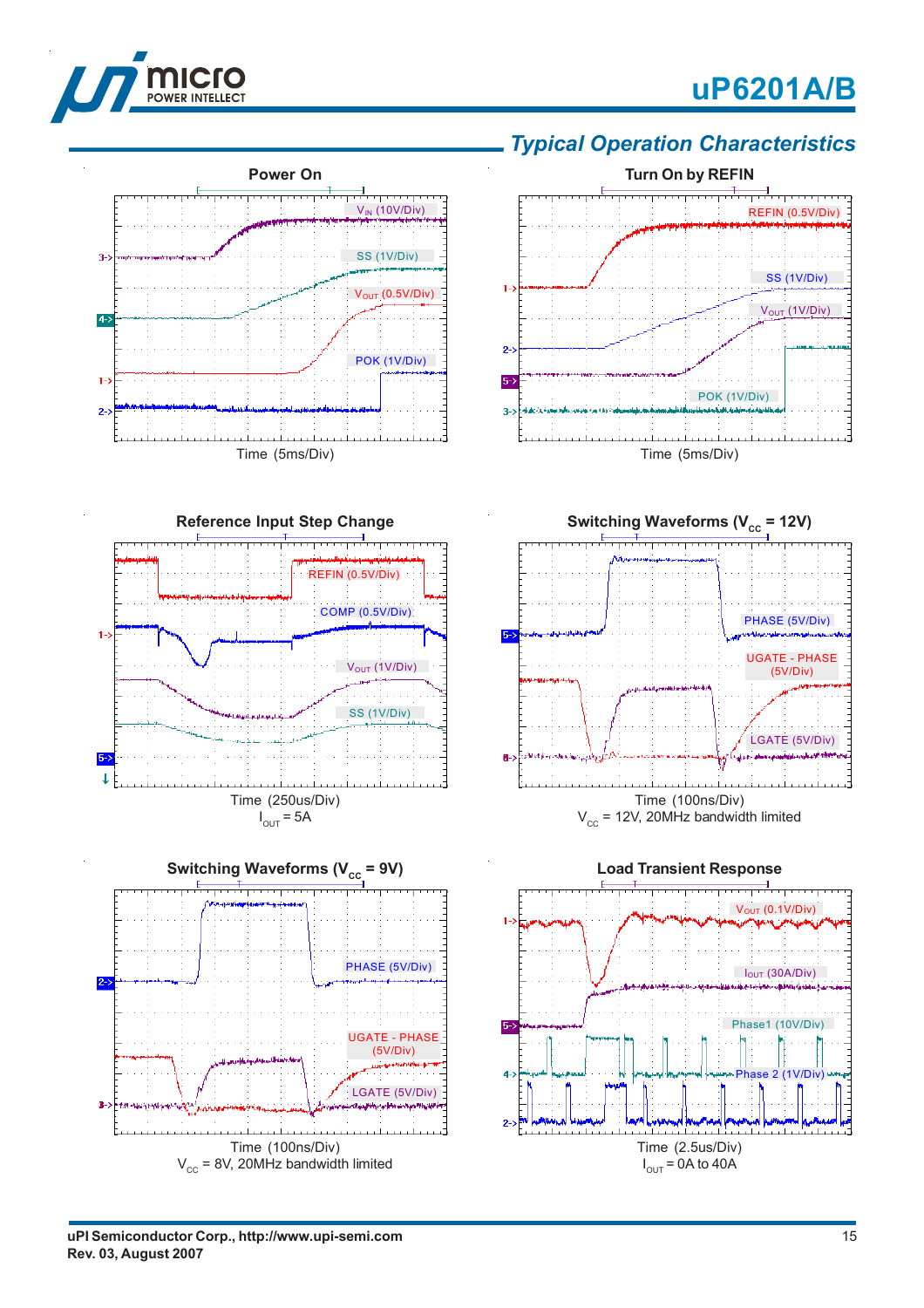







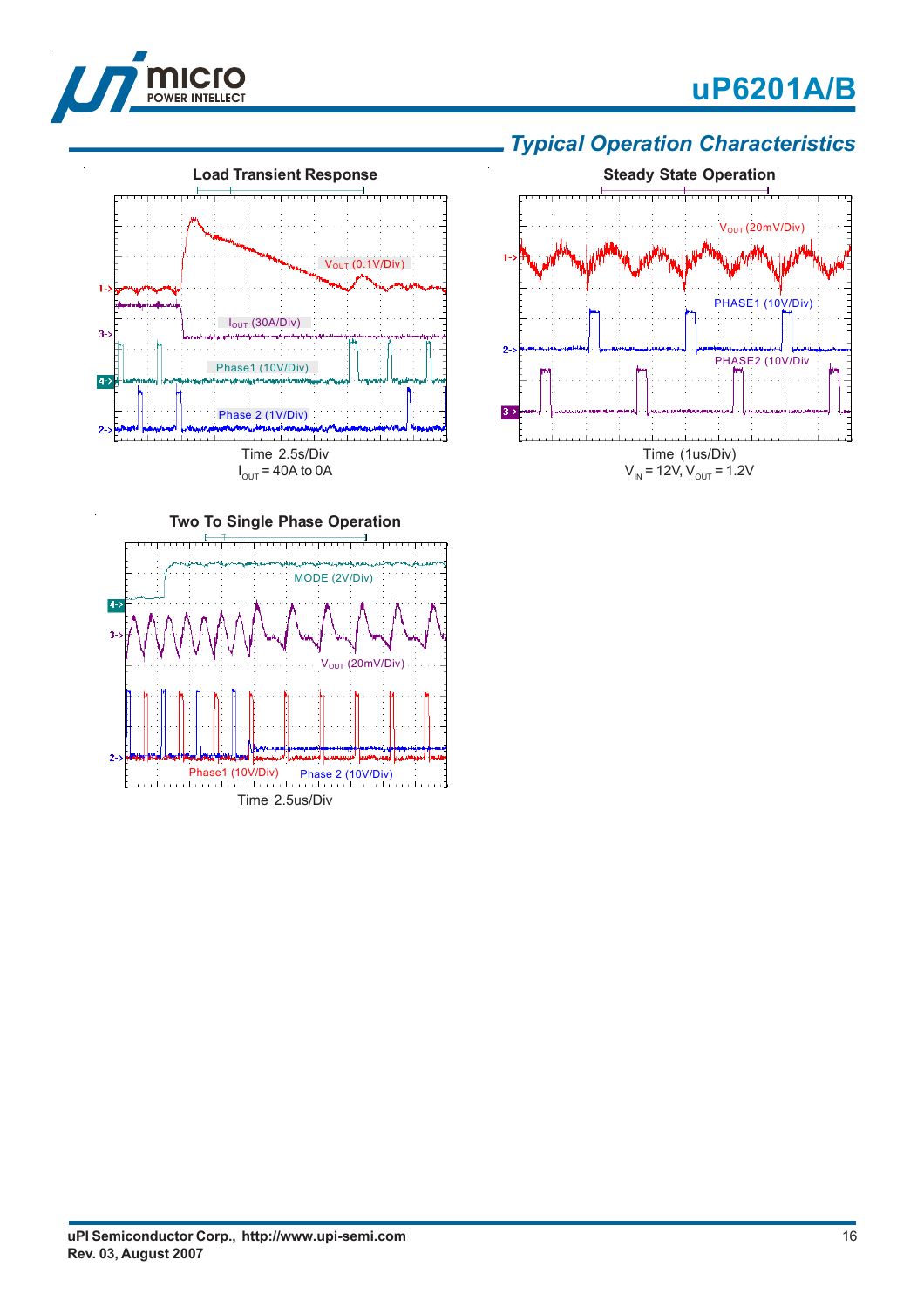

#### **Component Selection Guidelines**

The selection of external component is primarily determined by the maximum load current and begins with the selection of power MOSFET switches. The desired amount of ripple current and operating frequency largely determines the inductor value. Finally,  $C_{\text{N}}$  is selected for its capability to handle the large RMS current into the converter and  $C_{\text{OUT}}$ is chosen with low enough ESR to meet the output voltage ripple and transient specification.

#### **Power MOSFET Selection**

The uP6201A/B requires two external N-channel power MOSFETs for upper (controlled) and lower (synchronous) switches. Important parameters for the power MOSFETs are the breakdown voltage V $_{\tiny{\rm IBR)DSS}}$ , on-resistance R $_{\tiny{\rm DS(ON)}},$ reverse transfer capacitance  $\textsf{C}_\textsf{RSS},$  maximum current I $_\textsf{DS(MAX)},$ gate supply requirements, and thermal management requirements.

The gate drive voltage is supplied by VCC pin that receives 4.5V~13.2V supply voltage. When operating with a 7~13.2V power supply for VCC, a wide variety of NMOSFETs can be used. Logic-level threshold MOSFET should be used if the input voltage is expected to drop below 7V. Caution should be exercised with devices exhibiting very low  $V_{GSON}$ characteristics. The shoot-through protection present aboard the uP6201A/B may be circumvented by these MOSFETs if they have large parasitic impedances and/or capacitances that would inhibit the gate of the MOSFET from being discharged below its threshold level before the complementary MOSFET is turned on. Also avoid MOSFETs with excessive switching times; the circuitry is expecting transitions to occur in under 40ns or so.

In high-current applications, the MOSFET power dissipation, package selection and heatsink are the dominant design factors. The power dissipation includes two loss components; conduction loss and switching loss. The conduction losses are the largest component of power dissipation for both the upper and the lower MOSFETs. These losses are distributed between the two MOSFETs according to duty cycle. Since the uP6201A/B is operating in continuous conduction mode, the duty cycles for the MOSFETs are:

$$
D_{UP} = \frac{V_{OUT}}{V_{IN}}; \ D_{LOW} = \frac{V_{IN} - V_{OUT}}{V_{IN}}
$$

The resulting power dissipation in the MOSFETs at maximum output current are:

$$
P_{UP} = I_{OUT}^2 \times R_{DS(ON)} \times D_{UP} + 0.5 \times I_{OUT} \times V_{IN} \times T_{SW} \times f_{OSC}
$$

 $P_{LOW} = I_{OUT}^2 \times R_{DS(ON)} \times D_{LOW}$ 

where  $T_{\text{sw}}$  is the combined switch ON and OFF time.

### *Application Information*

Both MOSFETs have I2R losses and the upper MOSFET includes an additional term for switching losses, which are largest at high input voltages. The lower MOSFET losses are greatest when the bottom duty cycle is near 100%, during a short-circuit or at high input voltage. These equations assume linear voltage current transitions and do not adequately model power loss due the reverse-recovery of the lower MOSFET's body diode.

Ensure that both MOSFETs are within their maximum junction temperature at high ambient temperature by calculating the temperature rise according to package thermal-resistance specifications. A separate heatsink may be necessary depending upon MOSFET power, package type, ambient temperature and air flow.

The gate-charge losses are mainly dissipated by the uP6201A/B and don't heat the MOSFETs. However, large gate charge increases the switching interval,  $T_{\text{sw}}$  that increases the MOSFET switching losses. The gate-charge losses are calculated as:

PG\_c=Vcc×(Vcc×(Gss\_up+Gss\_Lo)+Vin×Grss\_up)×fosc

where  $C_{ISSUP}$  is the input capacitance of the upper MOSFET,  $C_{ISS~LOW}$  is the input capacitance of the lower MOSFET, and  $C_{RSSUP}$  is the reverse transfer capacitance of the upper MOSFET. Make sure that the gate-charge loss will not cause over temperature at uP6201A/B, especially with large gate capacitance and high supply voltage.

#### **Output Inductor Selection**

Output inductor selection usually is based on the considerations of inductance, rated current, size requirements and DC resistance (DCR).

Given the desired input and output voltages, the inductor value and operating frequency determine the ripple current:

$$
\Delta I_L = \frac{1}{f_{OSC} \times L_{OUT}} V_{OUT} (1 - \frac{V_{OUT}}{V_{IN}})
$$

Lower ripple current reduces core losses in the inductor, ESR losses in the output capacitors and output voltage ripple. Highest efficiency operation is obtained at low frequency with small ripple current. However, achieving this requires a large inductor. There is a tradeoff between component size, efficiency and operating frequency. A reasonable starting point is to choose a ripple current that is about 20% of  $I_{\text{OUT} (MAX)}$ .

There is another tradeoff between output ripple current/ voltage and response time to a transient load. Increasing the value of inductance reduces the output ripple current and voltage. However, the large inductance values reduce the converter's response time to a load transient.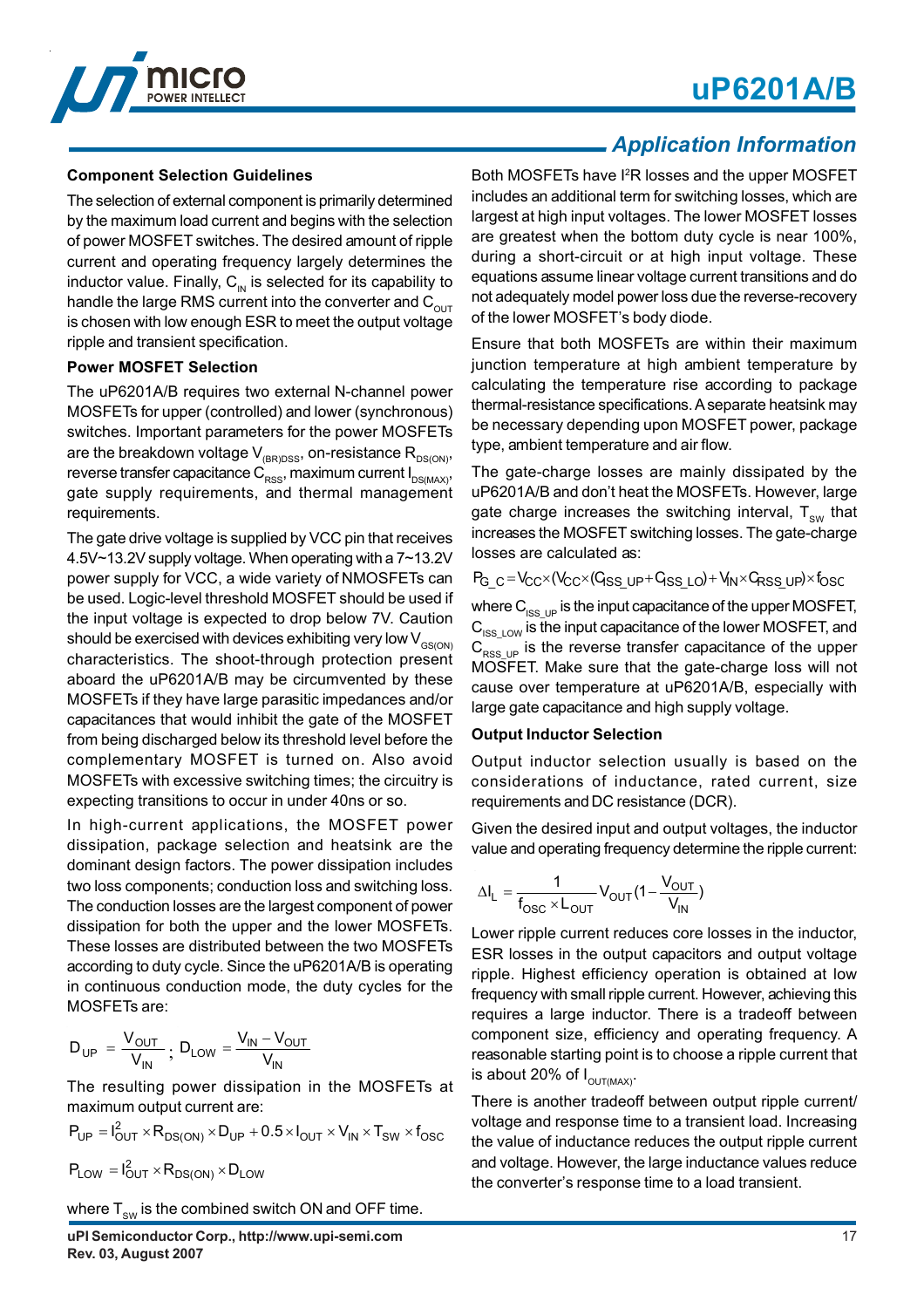

Maximum current ratings of the inductor are generally specified in two methods: permissible DC current and saturation current. Permissible DC current is the allowable DC current that causes  $40^{\circ}$ C temperature raise. The saturation current is the allowable current that causes 10% inductance loss. Make sure that the inductor will not saturate over the operation conditions including temperature range, input voltage range, and maximum output current.

The size requirements refer to the area and height requirement for a particular design. For better efficiency, choose a low DC resistance inductor. DCR is usually inversely proportional to size.

#### **Input Capacitor Selection**

The synchronous-rectified Buck converter draws pulsed current with sharp edges from the input capacitor, resulting in ripples and spikes at the input supply voltage. Use a mix of input bypass capacitors to control the voltage overshoot across the MOSFETs. Use small ceramic capacitors for high frequency decoupling and bulk capacitors to supply the current needed each time upper MOSFET turns on. Place the small ceramic capacitors physically close to the MOSFETs to avoid the stray inductance along the connection trace.

The important parameters for the bulk input capacitor are the voltage rating and the RMS current rating. For reliable operation, select the bulk capacitor with voltage and current ratings above the maximum input voltage and largest RMS current required by the circuit. The capacitor voltage rating should be at least 1.25 times greater than the maximum input voltage and a voltage rating of 1.5 times is a conservative guideline. The RMS current rating requirement for the input capacitor of a buck converter is calculated as:

$$
I_{IN(RMS)} = I_{OUT(MAX)} \frac{\sqrt{V_{OUT}(V_{IN} - V_{OUT})}}{V_{IN}}
$$

This formula has a maximum at  $\mathsf{V}_{_{\mathsf{IN}}}$  = 2 $\mathsf{V}_{_{\mathsf{OUT}}}$ , where I $_{_{\mathsf{IN}(\mathsf{REMS})}}$ = I $_{\rm OUT(RMS)}$ /2. This simple worst-case condition is commonly used for design because even significant deviations do not offer much relief. Note that the capacitor manufacturer's ripple current ratings are often based on 2000 hours of life. This makes it advisable to further derate the capacitor, or choose a capacitor rated at a higher temperature than required. Always consult the manufacturer if there is any question.

For a through-hole design, several electrolytic capacitors may be needed. For surface mount designs, solid tantalum capacitors can also be used, but caution must be exercised with regard to the capacitor surge current rating. These capacitors must be capable of handling the surge-current

### *Application Information*

at power-up. Some capacitor series available from reputable manufacturers are surge current tested.

#### **Output Capacitor Selection**

The selection of  $C_{\text{out}}$  is primarily determined by the ESR required to minimize voltage ripple and load step transients. The equivalent ripple current into the output capacitor is half of the inductor ripple current while the equivalent frequency is double of phase operation frequency due to two phase operation The output ripple  $\Delta V_{\text{out}}$  is approximately bounded by:

$$
\Delta V_{\text{OUT}} = \frac{\Delta I_{\text{L}}}{2} (ESR + \frac{1}{16 \times \text{fosc} \times \text{Cour}})
$$

Since  $\Delta\bm{\mathsf{I}}_{{}_{\mathsf{L}}}$  increases with input voltage, the output ripple is highest at maximum input voltage. Typically, once the ESR requirement is satisfied, the capacitance is adequate for filtering and has the necessary RMS current rating. Multiple capacitors placed in parallel may be needed to meet the ESR and RMS current handling requirements.

The load transient requirements are a function of the slew rate (di/dt) and the magnitude of the transient load current. These requirements are generally met with a mix of capacitors and careful layout. Modern components and loads are capable of producing transient load rates above 1A/ns. High frequency capacitors initially supply the transient and slow the current load rate seen by the bulk capacitors. The bulk filter capacitor values are generally determined by the ESR (Effective Series Resistance) and voltage rating requirements rather than actual capacitance requirements.

High frequency decoupling capacitors should be placed as close to the power pins of the load as physically possible. Be careful not to add inductance in the circuit board wiring that could cancel the usefulness of these low inductance components. Consult with the manufacturer of the load on specific decoupling requirements.

Use only specialized low-ESR capacitors intended for switching-regulator applications for the bulk capacitors. The bulk capacitor's ESR will determine the output ripple voltage and the initial voltage drop after a high slew-rate transient. An aluminum electrolytic capacitor's ESR value is related to the case size with lower ESR available in larger case sizes.

#### **Bootstrap Capacitor Selection**

An external bootstrap capacitor  $C_{\text{BOOT}}$  connected to the BOOT pin supplies the gate drive voltage for the upper MOSFET. This capacitor is charged through the internal diode when the PHASE node is low. When the upper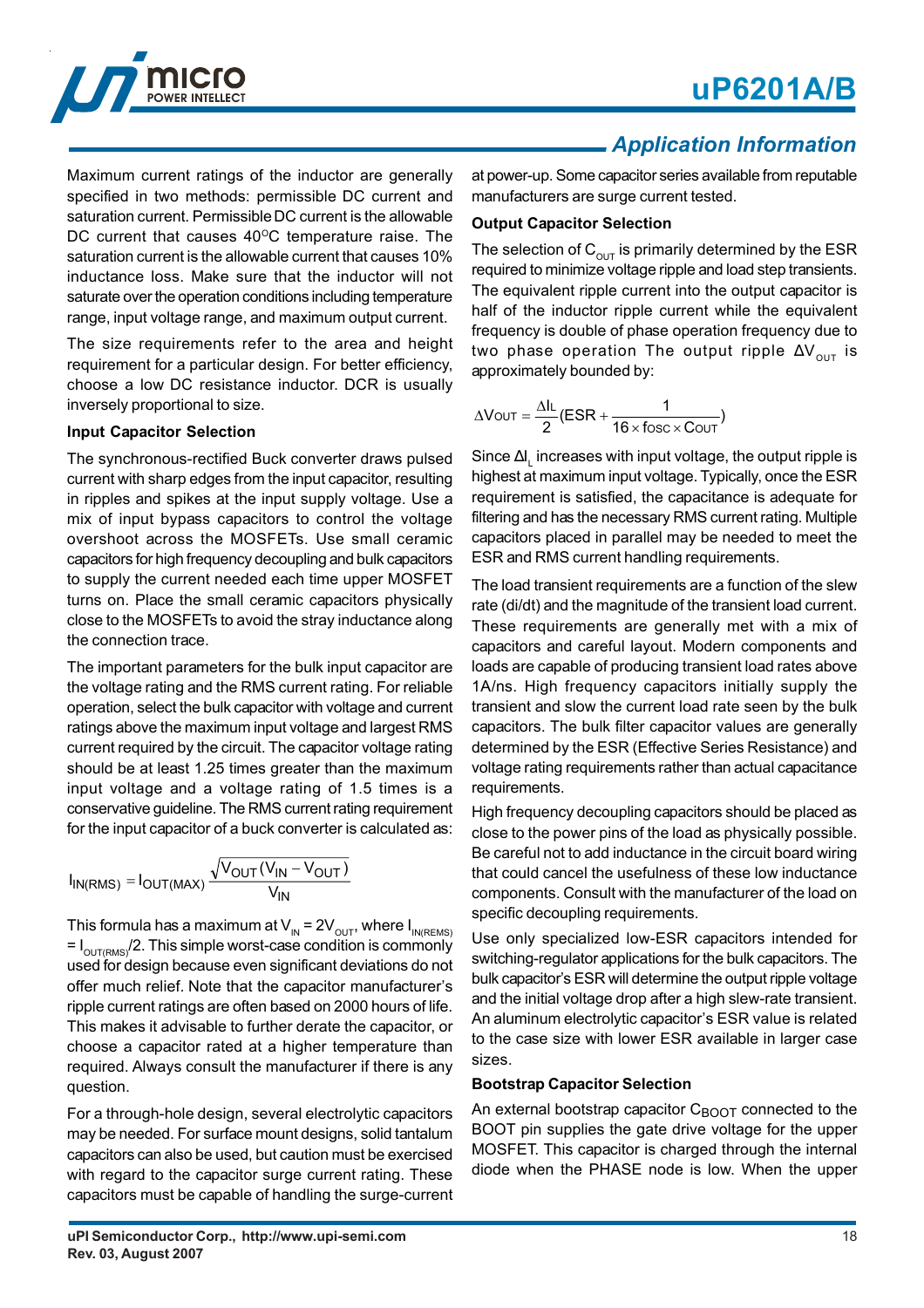



### *Application Information*

MOSFET turns on, the PHASE node rises to  $V_{IN}$  and the BOOT pin rises to approximately  $V_{IN} + V_{CC}$ . The boot capacitor needs to store about 100 times the gate charge required by the upper MOSFET. In most applications 0.47µF to 1µF, X5R or X7R dielectric capacitor is adequate.

### **Feedback Loop Compensation**

Figure 11 highlights the voltage-mode control loop for a synchronous-rectified buck converter consisting of uP6201A/B. The control loop includes a compensator and a modulator, where the modulator consists of the PWM comparator, the power stage amplifier and the output filter; the compensator consists of the error amplifier and compensating network. A well-designed feedback loop tightly regulates the output voltage  $(V_{\text{out}})$  to the reference voltage  $V_{\text{per}}$  with fast response to load/line transient and good stability. The goal of the compensation network is to provide and the highest 0dB crossing frequency and adequate phase margin (greater than 45 degrees). It is also recommended to manipulate loop frequency response that its gain crosses over 0dB at a slope of -20dB/dec.





#### **Modulator Break Frequency Equations**

The error amplifier output  $(V_{\text{COMP}})$  is compared with the oscillator (OSC) sawtooth waveform to provide a pulse-width modulated (PWM) waveform with an amplitude of  $V_{\text{IN}}$  at the PHASE node. The PWM waveform is smoothed by the output filter ( $L_{\text{OUT}}$  and  $C_{\text{OUT}}$ ). The modulator transfer function is the small-signal transfer function of  $V_{\text{out}}/V_{\text{COMP}}$ . This function is dominated by a DC Gain and the output filter  $(L<sub>OUT</sub>$  and  $C<sub>OUT</sub>$ ), with a double pole break frequency at  $F<sub>LC</sub>$ and a zero at  $F_{ESR}$ . The DC Gain of the modulator is simply the input voltage  $(V_{\text{IN}})$  divided by the peak-to-peak oscillator

voltage  $\mathbb{E}V_{\text{osc}}$ .

The output LC filter introduces a double pole, 40dB/decade gain slope above its corner resonant frequency, and a total phase lag of 180 degrees. The resonant frequency of the LC filter expressed as:

$$
F_{LC} = \frac{1}{2\pi\sqrt{L_{OUT} \times C_{OUT}}}
$$

The ESR zero is contributed by the ESR associated with the output capacitor. Note that this requires that the output capacitor should have enough ESR to satisfy stability requirements as described in the later sections. The ESR zero of the output capacitor expressed as:

$$
F_{ESR} = \frac{1}{2\pi \times ESR \times C_{OUT}}
$$

Figure 12 illustrates frequency response of a typical modulator using uP6201A/B.





#### **2) Compensator Frequency Equations**

The uP6201A/B adopts an operational transconductance amplifier (OTA) as the error amplifier as shown in Figure 13.



Figure 13. Operational Transconductance Amplifier. The *transconductance* is defined as: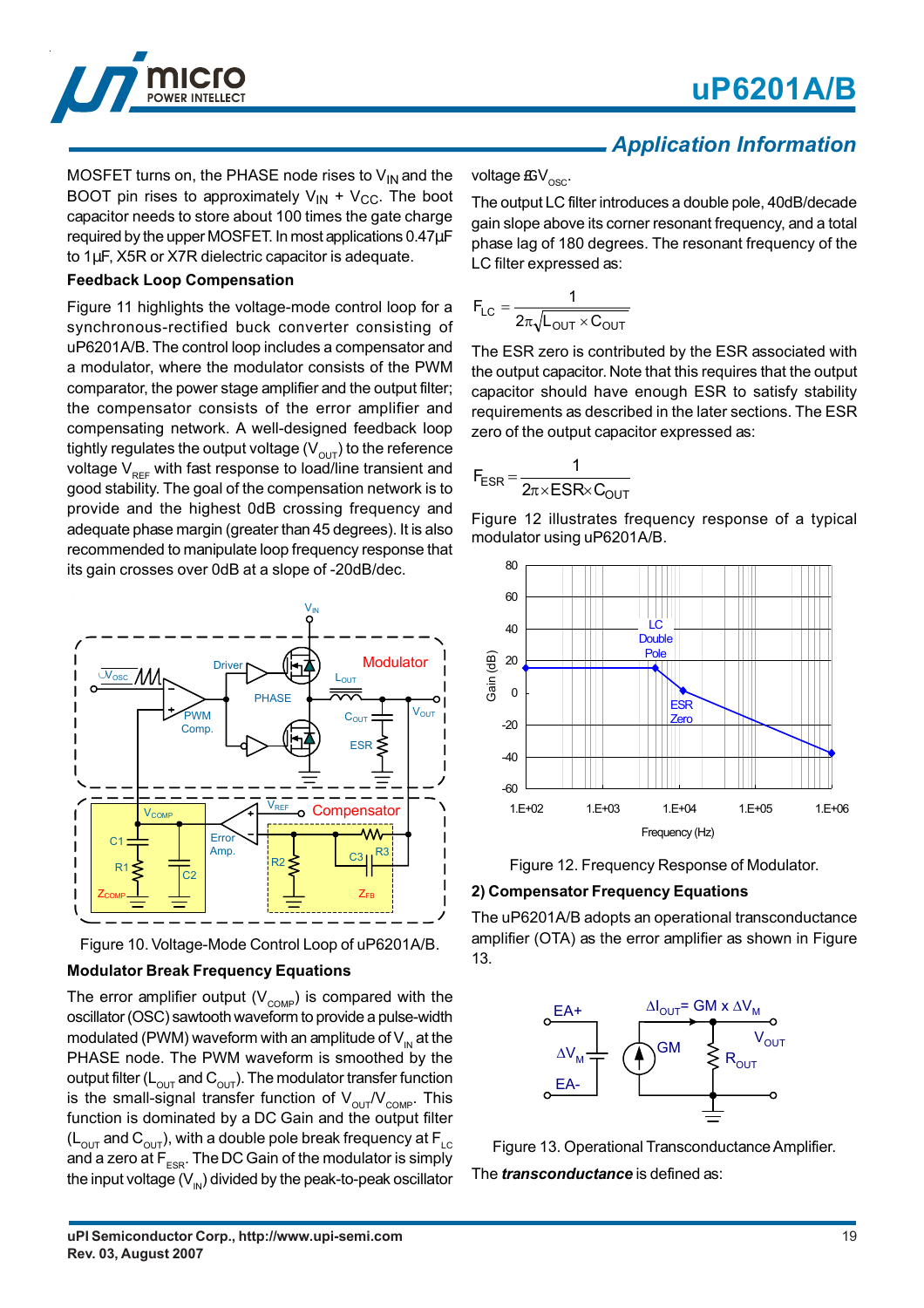

# **uP6201A/B**

#### M OUT  $GM = \frac{\Delta I_{\text{OL}}}{\Delta V}$

 $\Delta\mathsf{V}_{_{\mathsf{M}}}$  = (EA+) - (EA-);  $\Delta\mathsf{I}_{_{\mathsf{OUT}}}$  = E/A output current.

Figure 14 illustrates a type II compensation network using OTA. The compensation network consists of the error amplifier and the impedance networks  $Z_{\text{co}}$  and  $Z_{\text{co}}$ .



Figure 14. Type II Compensation Network Using OTA.

The compensator transfer function is the small-signal transfer function of  $V_{\text{COMP}}/V_{\text{OUT}}$ . This function is dominated by a Mid-Band Gain and compensation network  $Z_{\text{COMP}}$ , with a pole at  $F_{p_1}$  and a zero at  $F_{p_1}$ . The Mid-Band Gain of the compensation is expressed as:

$$
\text{Mid\_Band\_Gain} = \frac{R2}{R2 \times R3} \times R1 \times GM
$$

The equations below relate the compensation network's pole and zero to the components (R1, C1, and C2) in Figure 15.





Figure 16 shows the DC-DC converter's gain vs. frequency. Careful design of  $Z_{\text{COMP}}$  and  $Z_{\text{FB}}$  provides tight regulation

### *Application Information*

and fast response to load/line transient with good stability. Follow the guidelines for locating the poles and zeros of the compensation network.

1. Pick Mid-Band Gain (R1) for desired converter bandwidth.

- 2. Place Zero (C1) below LC double pole (~20% P<sub>LC</sub>).
- 3. Place Pole (C2) at half the switching frequency.
- 4. Check gain against error amplifier open loop gain.
- 5. Estimate phase margin repeat if necessary.



Figure16. Frequency Response of Type II Compensation.

### **Design Example**

As a design example, take a power supply with the following specifications:

 $\rm V_{_{IN}}$  = 10.8V to 13.2V (12V nominal),  $\rm V_{_{OUT}}$  = 1.2V  $\rm \acute{q}5\%$ ,  $\sf{I}_{\mathsf{OUT}(\mathsf{MAX})}$ = 40A,  $\sf{f}_{\mathsf{osc}}$  = 300kHz,  $\Delta\sf{V}_{\mathsf{OUT}}$  = 20mV, bandwidth = 60kHz.

### **1.) Power Component Selection**

First, choose the inductor for about 20% ripple current at the maximum  $V_{\text{in}}$ :

$$
\Delta I_{L} = \frac{1}{f_{OSC} \times L_{OUT}} \times V_{OUT} \times (1 - \frac{V_{OUT}}{V_{IN}})
$$

$$
\Delta I_{L} = 40A \times 20\% = \frac{1}{300kHz \times L_{OUT}} \times 1.2V \times (1 - \frac{1.2V}{13.2V})
$$

 $L_{\text{OUT}} = 0.45$  uH

Selecting a standard value of 0.47uH results in a maximum ripple current of 7.7A. The ripple current into output capacitors is 3.9A.

Choose two 1000uF capacitors with 10m $\Omega$  ESR in parallel to yield equivalent ESR =  $5m\Omega$ . The output ripple voltage is about 20mV accordingly. An optional 22uF ceramic output capacitor is recommended to minimize the effect of ESL in the output ripple.

The modulator DC gain and break frequencies are calculated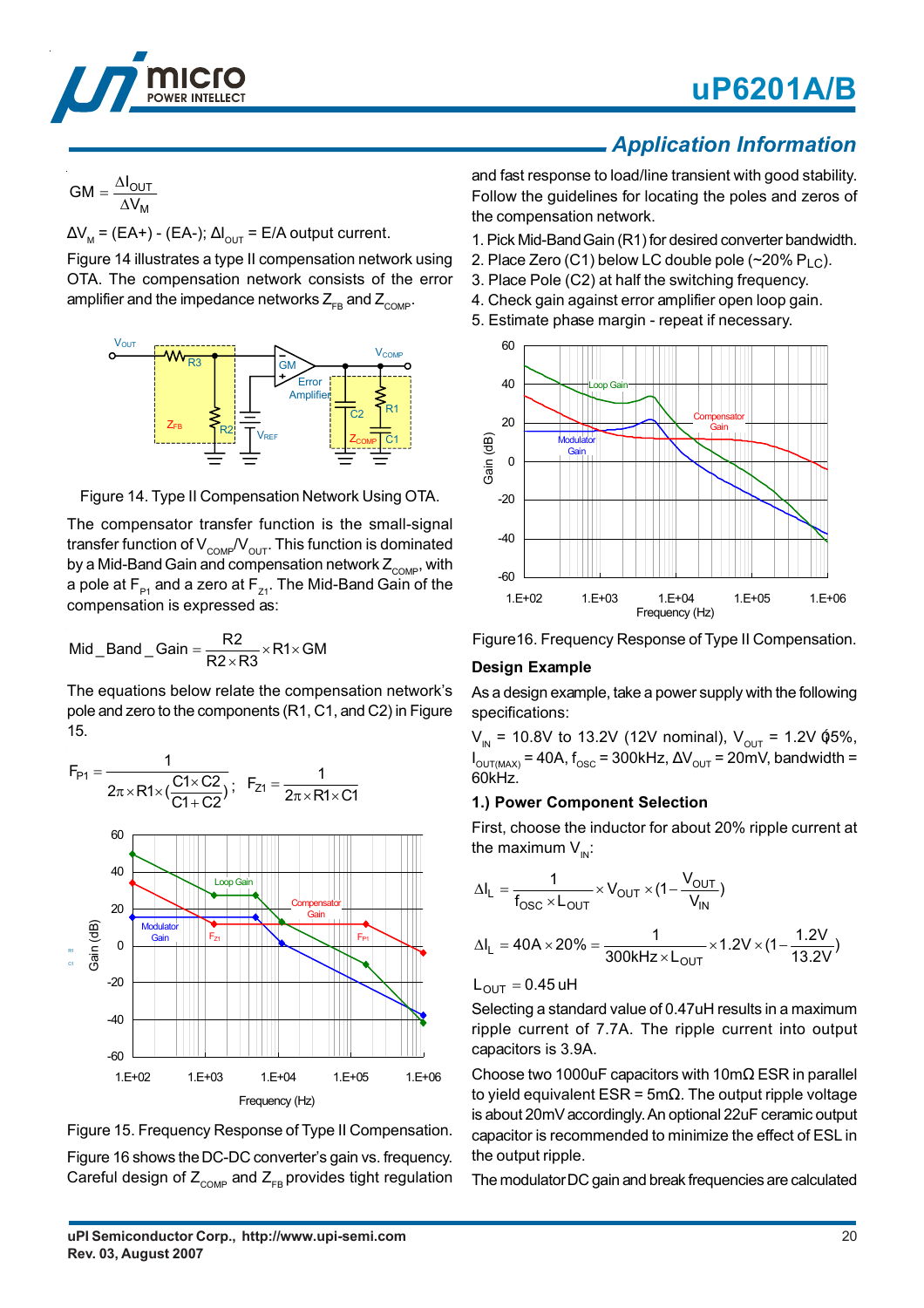



### *Application Information*

as:  
\nDC Gain = 
$$
20 \times \log(\frac{V_{IN}}{\Delta V_{OSC}}) = 20 \times \log(\frac{12}{2.5}) = 13.6 dB
$$
  
\n
$$
F_{LC} = \frac{1}{2\pi\sqrt{0.47 \times 10^{-6} \times 2000 \times 10^{-6}}} = 5.2kHz
$$
\n
$$
F_{ESR} = \frac{1}{2\pi \times 5 \times 10^{-3} \times 2000 \times 10^{-6}} = 16kHz
$$

#### **2.) Compensation**

Select R2 = R3 = 10k $\Omega$  to set output voltage as 1.2V. R2 and R3 do not affect the compensation,  $1kΩ ~$  10kΩ is adequate for the application.

The modulator gain at zero-crossing frequency (60kHz) is calculated as -17.4dB. This demands a compensator with mid-band gain as 17.4dB. Select R1 as:

$$
R1 = \frac{10^{(17.4/20)} \times V_{OUT}}{GM \times V_{REF}} = 8.7 k\Omega
$$

Select C1 = 13nF to place  $F_{71}$  = 1.4kHz, about one fifth of the LC double pole.

Select C2 = 68pF to place  $F_{p_1}$  = 270kHz, about half of the equivalent switching frequency.

Figure 17 shows the result loop gain vs. frequency relation.





The ESR zero plays an important role in type II compensation. Output capacitors with low ESR and small capacitance push the ESR zero to high frequency band. If the ESR zero is ten times higher than the LC double pole, the double pole may cause the loop phase close to  $180^\circ$ and make the control loop unstable. A type II compensation cannot stabilize the loop since it has only one zero.

#### **Type III Compensation**

A type III compensation network as shown in Figure 18 that features 2 poles and 2 zeros is necessary for such applications where ESR zero is far away from the LC double pole. Adding a feedforward capacitor C3 on original type II compensation network introduces an additional pole-zero pair ( Z2 and P2) as illustrated in Figure 19. The new polezero pair are expressed as:





While the Mid-Band Gain remains unchanged, the additional pole-zero pair causes a gain boost at the flat gain region. The gain-boost is limited by the ratio (R1 +R2)/R2. Figures 20 and 21 show the DC-DC converter's gain vs. frequency.



Figure 20. Loop Gain of Type III Compensation Network.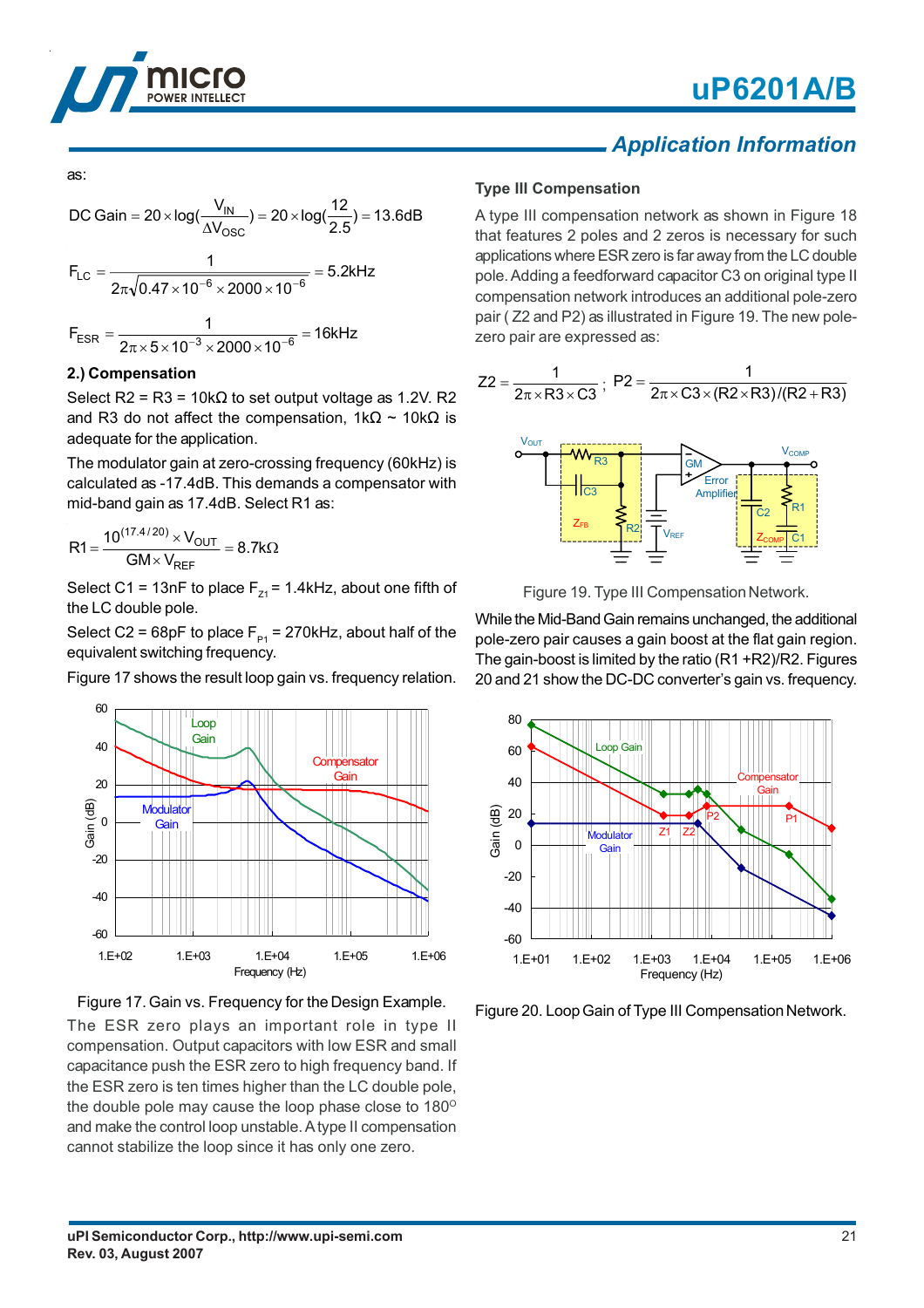







#### **Checking Transient Response**

The regulator loop response can be checked by looking at the load transient response. Switching regulators take several cycles to respond to a step in load current. When a load step occurs,  $V_{\text{OUT}}$  immediately shifts by an amount equal to  $\Delta\bm{\mathsf{I}}_\mathsf{LOAD}$ x(ESR), where ESR is the effective series resistance of  $\text{C}_{\text{OUT}}$ .  $\left.\Delta\right|_{\text{LOAD}}$  also begins to charge or discharge  $C_{\text{out}}$  generating a feedback error signal used by the regulator to return  $V_{\text{OUT}}$  to its steady-state value.

During this recovery time,  $V_{\text{OUT}}$  can be monitored for overshoot or ringing that would indicate a stability problem.

### **PCB Layout Considerations**

High speed switching and relatively large peak currents in a synchronous-rectified buck converter make the PCB layout a very important part of design. Fast current switching from one device to another in a synchronous-rectified buck converter causes voltage spikes across the interconnecting impedances and parasitic circuit elements. The voltage spikes can degrade efficiency and radiate noise that result in overvoltage stress on devices. Careful component placement layout and printed circuit board design minimizes the voltage spikes induced in the converter.

Follow the layout guidelines for optimal performance of uP6201A/B.

1 The upper and lower MOSFETs turn on/off and conduct pulsed current alternatively with high slew rate transition. Any inductance in the switched current path generates a large voltage spike during the switching. The interconnecting wires indicated by red heavy lines conduct pulsed current with sharp transient and should be part of a ground or power plane in a printed circuit board to minimize the voltage spike. Make all the connection the top layer with wide, copper filled areas.

### *Application Information*

- 2 Place the power components as physically close as possible.
	- 2.1 Place the input capacitors, especially the high frequency ceramic decoupling capacitors, directly to the drain of upper MOSFET ad the source of the lower MOSFET. To reduce the ESR replace the single input capacitor with two parallel units
	- 2.2 Place the output capacitor between the converter and load.
- 3 Place the uP6201A/B near the upper and lower MOSFETs with UGATE and LGATE facing the power components. Keep the components connected to noise sensitive pins near the uP6201A/B and away from the inductor and other noise sources.
- 4 Use a dedicated grounding plane and use vias to ground all critical components to this layer. The ground plane layer should not have any traces and should be as close as possible to the layer with power MOSFETs. Use an immediate via to connect the components to ground plane including GND of uP6201A/B Use several bigger vias for power components.
- 5 Apply another solid layer as a power plane and cut this plane into smaller islands of common voltage levels. The power plane should support the input power and output power nodes to maintain good voltage filtering and to keep power losses low. Also, for higher currents, it is recommended to use a multilayer board to help with heat sinking power components.
- 6 The PHASE node is subject to very high dV/dt voltages. Stray capacitance between this island and the surrounding circuitry tend to induce current spike and capacitive noise coupling. Keep the sensitive circuit away from the PHASE node and keep the PCB area small to limit the capacitive coupling. However, the PCB area should be kept moderate since it also acts as main heat convection path of the lower MOSFET.
- 7 The uP6201A/B sources/sinks impulse current with 2A peak to turn on/off the upper and lower MOSFETs. The connecting trance between the controller and gate/ source of the MOSFET should be wide and short to minimize the parasitic inductance along the traces.
- 8 Flood all unused areas on all layers with copper. Flooding with copper will reduce the temperature rise of power component.
- 9 Provide local VCC decoupling between VCC and GND pins. Locate the capacitor,  $C_{\text{BOOT}}$  as close as possible to the BOOT and PHASE pins.